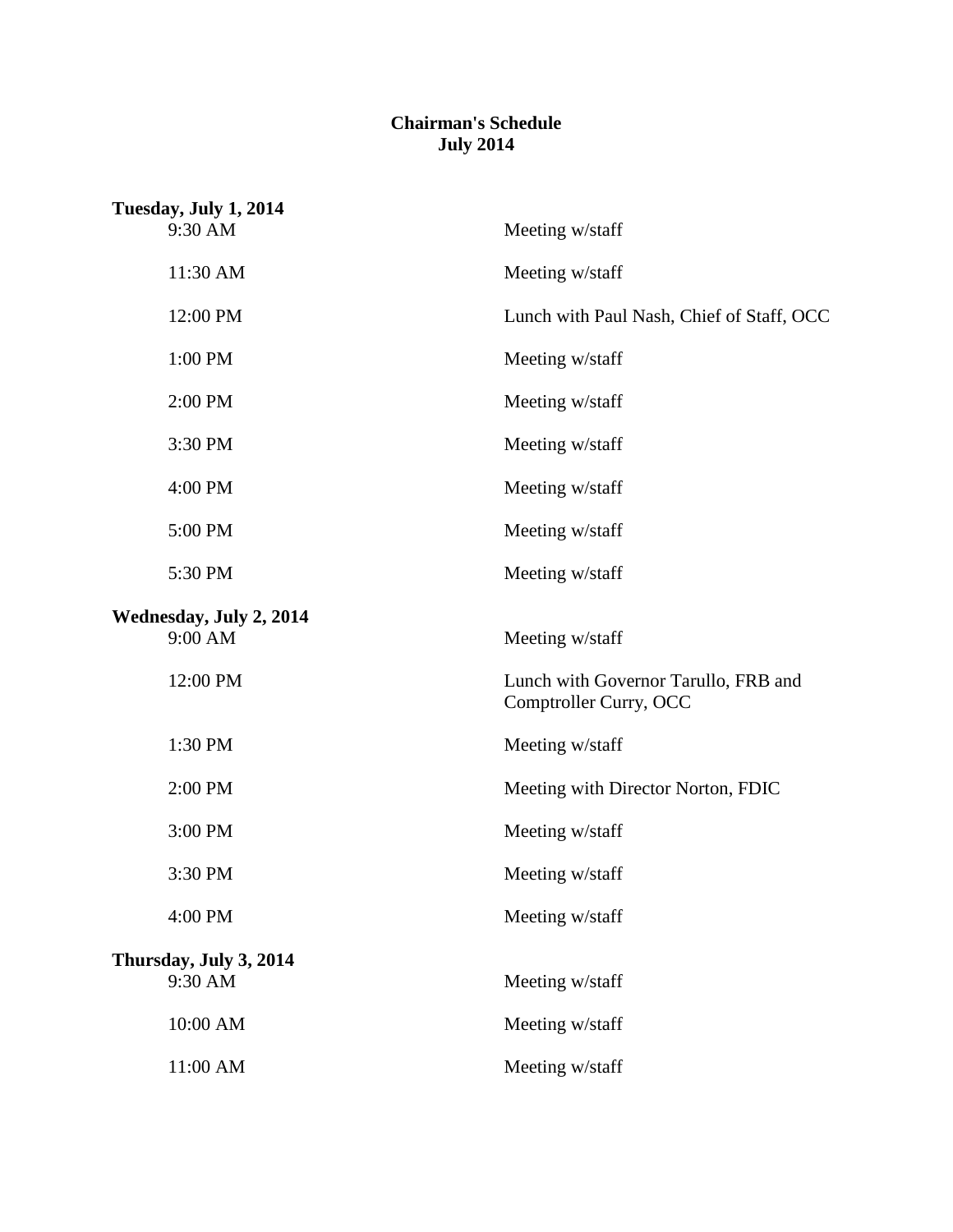| 12:00 PM                               | Lunch with Vice Chairman Hoenig, FDIC                                                                 |
|----------------------------------------|-------------------------------------------------------------------------------------------------------|
| 2:00 PM                                | Meeting w/staff                                                                                       |
| 2:30 PM                                | Meeting w/staff                                                                                       |
| 3:00 PM                                | Meeting w/staff                                                                                       |
| Friday, July 4, 2014<br>Holiday        | Independence Day                                                                                      |
| <b>Monday, July 7, 2014</b><br>8:30 AM | Meeting with Congressman Duffy and<br>Wisconsin Bankers, Wausau, Wisconsin                            |
| 2:40 PM                                | Travel to Washington, D.C.                                                                            |
| Tuesday, July 8, 2014<br>9:00 AM       | Meeting w/staff                                                                                       |
| 9:30 AM                                | Meeting w/staff                                                                                       |
| 12:00 PM                               | Lunch with Steve Harris, Board Member,<br><b>Public Company Accounting Oversight</b><br>Board (PCAOB) |
| 1:30 PM                                | Meeting w/staff                                                                                       |
| 2:00 PM                                | Meeting w/staff                                                                                       |
| 3:00 PM                                | Meeting w/staff                                                                                       |
| 4:00 PM                                | Meeting w/staff                                                                                       |
| 5:30 PM                                | Meeting w/staff                                                                                       |
| 6:00 PM                                | Meeting w/staff                                                                                       |
| Wednesday, July 9, 2014<br>9:30 AM     | Meeting w/staff                                                                                       |
| 10:00 AM                               | Meeting w/staff                                                                                       |
| 10:30 AM                               | Meeting w/staff                                                                                       |
| 11:30 AM                               | Meeting w/staff                                                                                       |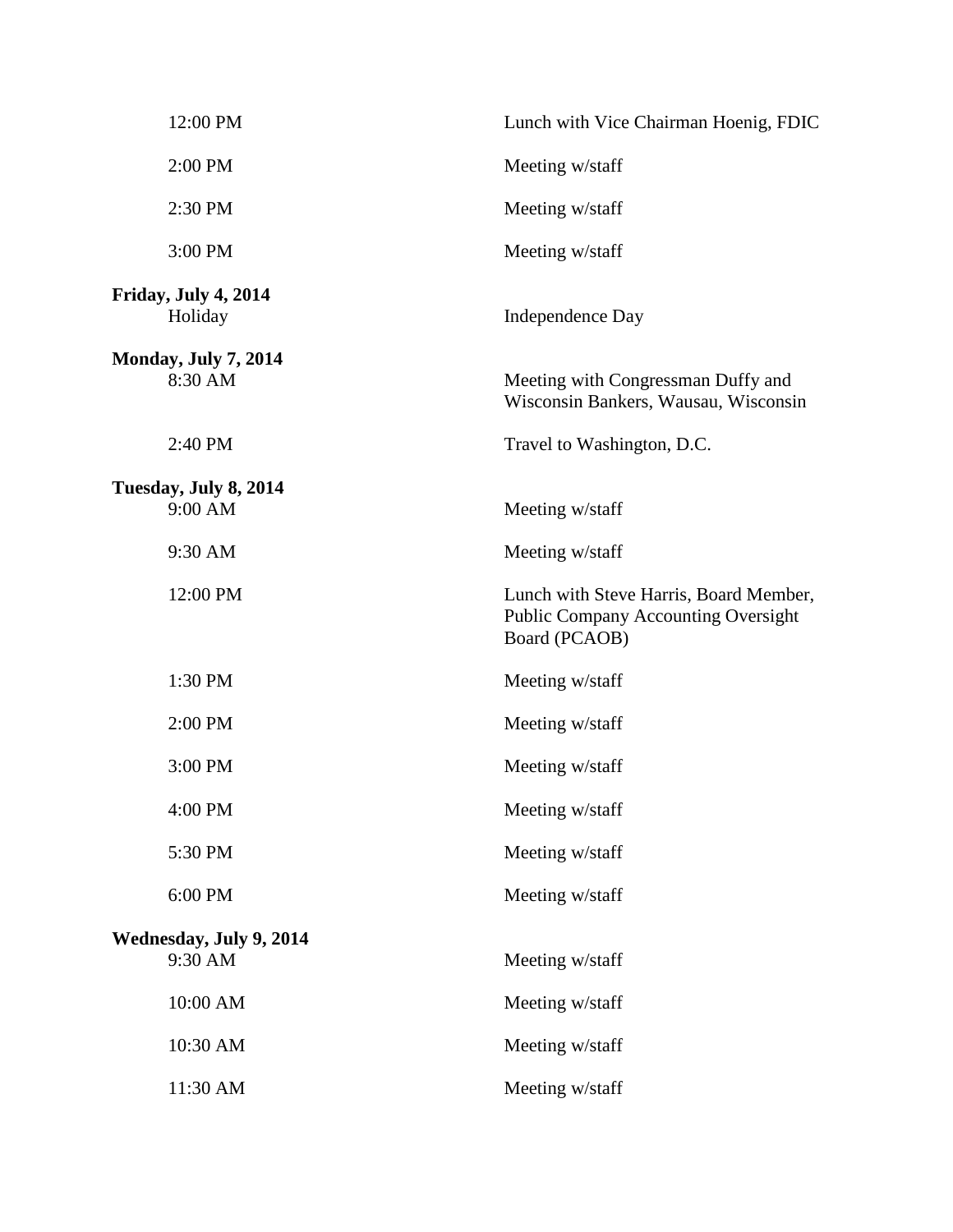| 12:00 PM                                 | Meeting w/staff                                                                                                                                                                                                                                           |
|------------------------------------------|-----------------------------------------------------------------------------------------------------------------------------------------------------------------------------------------------------------------------------------------------------------|
| 1:00 PM                                  | Meeting w/staff                                                                                                                                                                                                                                           |
| 2:00 PM                                  | Meeting w/staff                                                                                                                                                                                                                                           |
| 2:30 PM                                  | Meeting w/staff                                                                                                                                                                                                                                           |
| 3:00 PM                                  | Meeting w/staff                                                                                                                                                                                                                                           |
| 4:30 PM                                  | Attend: Farewell Reception for Katheryn<br>Rosen, Deputy Assistant Secretary, U.S.<br>Treasury                                                                                                                                                            |
| Thursday, July 10, 2014<br>All Day       | FDIC Kansas City Regional Office Visit and<br>meeting with Community Bankers                                                                                                                                                                              |
| <b>Friday, July 11, 2014</b><br>12:00 PM | Lunch with Gregg Richard, Legislative<br>Assistant for Banking, Trade, and<br>Transportation Issues, and Greg Dean,<br>Chief Counsel for the U.S. Senate<br>Committee on Health, and Education,<br>Senate Banking, Housing and Urban Affairs<br>Committee |
| 3:00 PM                                  | Meeting w/staff                                                                                                                                                                                                                                           |
| 3:30 PM                                  | Meeting w/staff                                                                                                                                                                                                                                           |
| 4:30 PM                                  | Meeting w/staff                                                                                                                                                                                                                                           |
| 5:00 PM                                  | Meeting w/staff                                                                                                                                                                                                                                           |
| <b>Monday, July 14, 2014</b><br>9:00 AM  | Meeting w/staff                                                                                                                                                                                                                                           |
| 9:30 AM                                  | Meeting w/staff                                                                                                                                                                                                                                           |
| 2:00 PM                                  | Meeting w/staff                                                                                                                                                                                                                                           |
| 3:00 PM                                  | Meeting w/staff                                                                                                                                                                                                                                           |
| 3:30 PM                                  | Meeting w/staff                                                                                                                                                                                                                                           |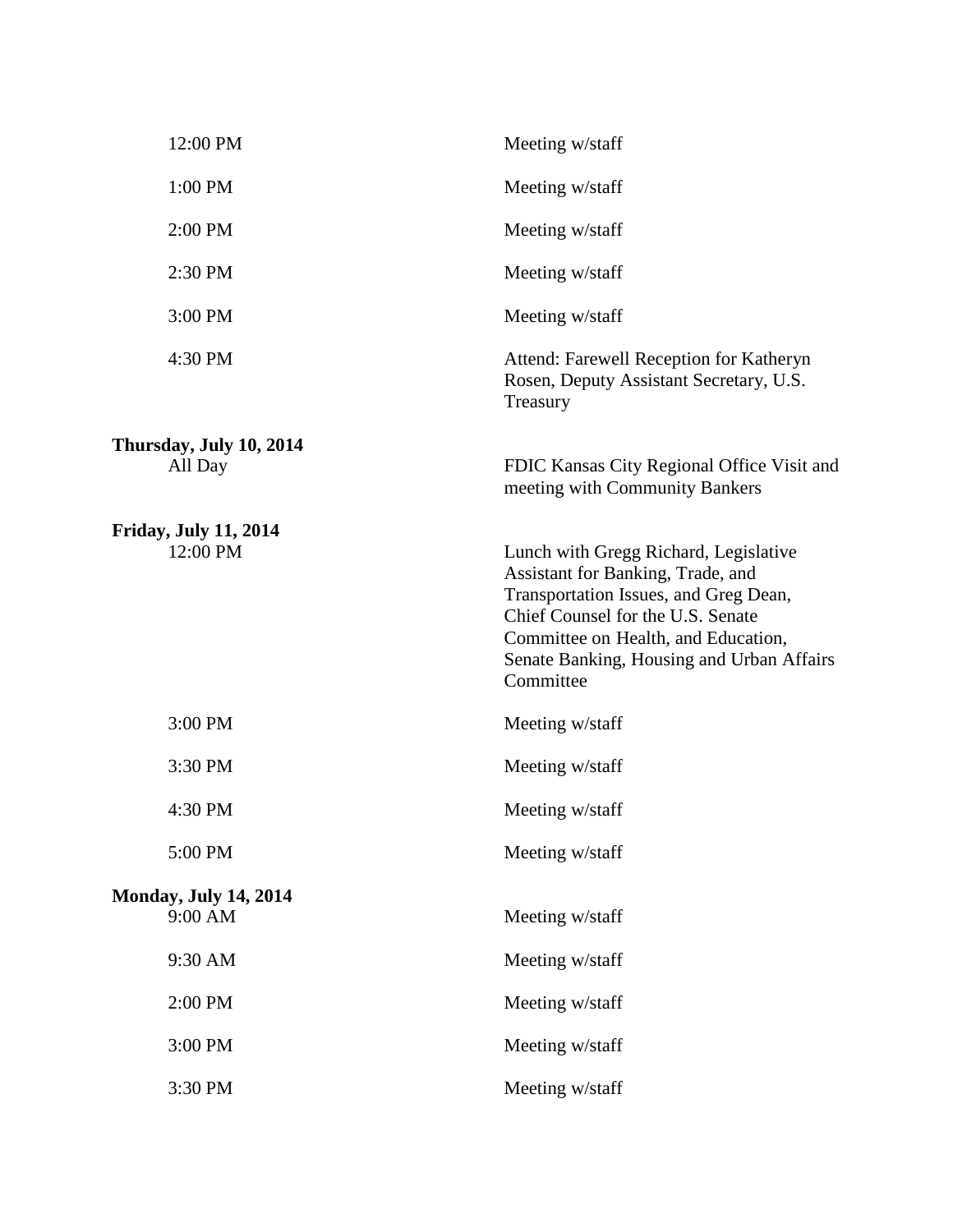| 4:00 PM                                  | Meeting w/staff                                                                                                                                                                                                     |
|------------------------------------------|---------------------------------------------------------------------------------------------------------------------------------------------------------------------------------------------------------------------|
| 4:30 PM                                  | Meeting w/staff                                                                                                                                                                                                     |
| 5:30 PM                                  | Meeting w/staff                                                                                                                                                                                                     |
| 6:00 PM                                  | Meeting w/staff                                                                                                                                                                                                     |
| <b>Tuesday, July 15, 2014</b><br>8:00 AM | Breakfast with Senator Sherrod Brown and<br>Graham Steele, Financial Services Aide,<br><b>Senate Banking Committee</b>                                                                                              |
| 10:00 AM                                 | FDIC Board of Directors Meeting                                                                                                                                                                                     |
| 1:00 PM                                  | Meeting with William McNabb, CEO<br>Vanguard, and Chairman, Investment<br>Company Institute; Paul Stevens, President<br>& CEO and Don Auerbach, Chief,<br>Government Affairs, Investment Company<br>Institute (ICI) |
| 2:00 PM                                  | Meeting w/staff                                                                                                                                                                                                     |
| 3:00 PM                                  | Meeting w/staff                                                                                                                                                                                                     |
| 3:30 PM                                  | Meeting w/staff                                                                                                                                                                                                     |
| 4:30 PM                                  | Meeting w/staff                                                                                                                                                                                                     |
| 5:00 PM                                  | Meeting w/staff                                                                                                                                                                                                     |
| 5:30 PM                                  | Meeting w/staff                                                                                                                                                                                                     |
| Wednesday, July 16, 2014<br>10:00 AM     | Meeting w/staff                                                                                                                                                                                                     |
| 11:30 AM                                 | Meeting w/staff                                                                                                                                                                                                     |
| 12:00 PM                                 | Lunch with Debbie Matz, Chairman,<br>National Credit Union Association (NCUA)<br>and Steve Harris, Public Company                                                                                                   |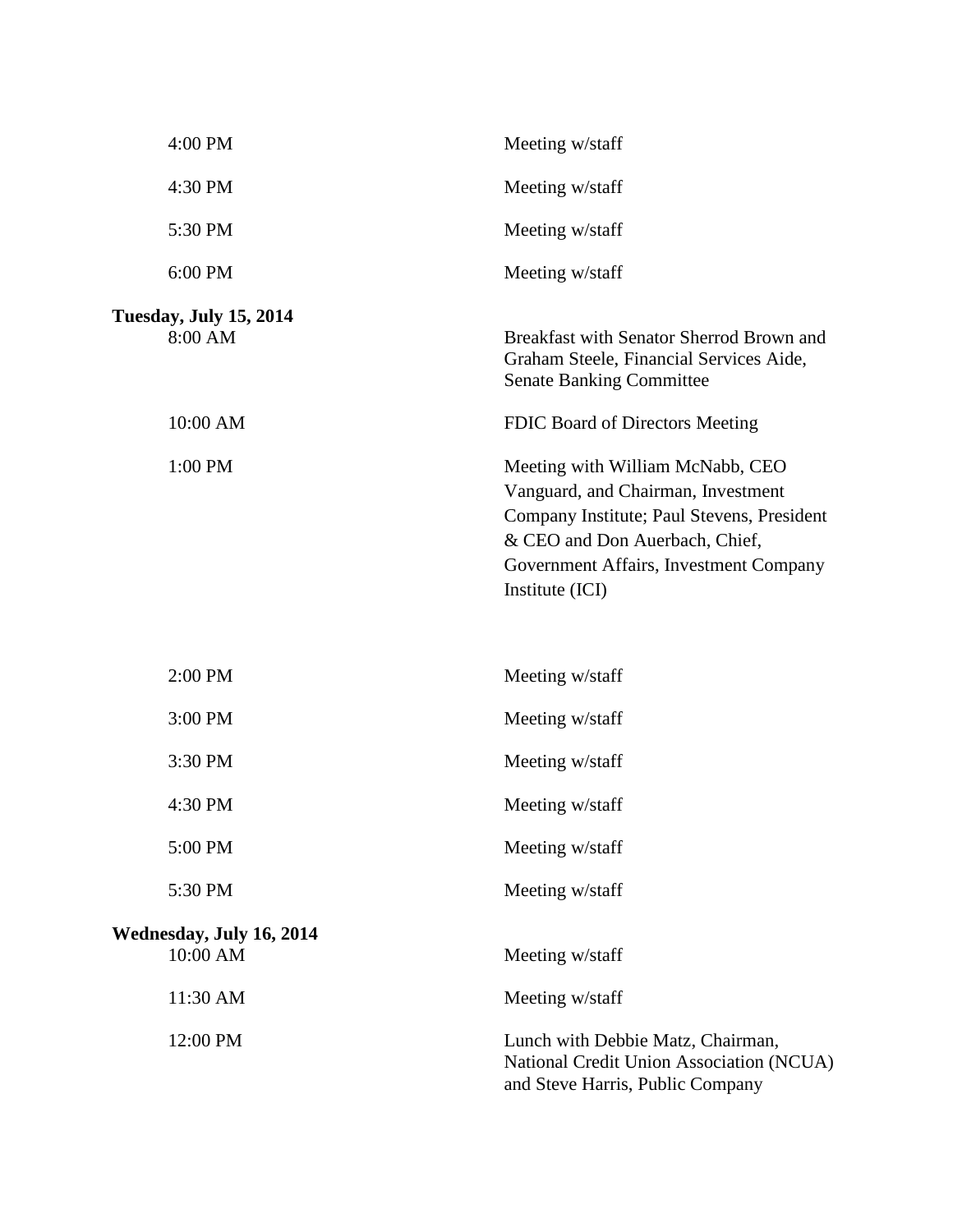|                                          |                                           | <b>Accounting Oversight Board Board Member</b><br>(PCAOB) |
|------------------------------------------|-------------------------------------------|-----------------------------------------------------------|
|                                          | 2:00 PM                                   | Meeting w/staff                                           |
|                                          | 3:30 PM                                   | Meeting with Vice Chairman Hoenig, FDIC                   |
|                                          | 4:30 PM                                   | Meeting w/staff                                           |
|                                          | Thursday, July 17, 2014<br>10:30 AM       | Meeting w/staff                                           |
|                                          | 11:00 AM                                  | Meeting w/staff                                           |
|                                          | 12:00 PM                                  | Meeting w/staff                                           |
|                                          | 1:15 PM                                   | Meeting with Director Norton, FDIC                        |
|                                          | 1:30 PM                                   | Meeting w/staff                                           |
|                                          | 2:00 PM                                   | Meeting w/staff                                           |
|                                          | 2:30 PM                                   | Meeting w/staff                                           |
|                                          | 3:30 PM                                   | Meeting w/staff                                           |
|                                          | 4:00 PM                                   | Meeting w/staff                                           |
|                                          | 5:00 PM                                   | Meeting w/staff                                           |
|                                          | 6:00 PM                                   | Meeting w/staff                                           |
| <b>Friday, July 18, 2014</b><br>10:00 AM | Meeting with Secretary Lew, U.S. Treasury |                                                           |
|                                          | 12:00 PM                                  | Meeting w/staff                                           |
|                                          | 2:30 PM                                   | Meeting w/staff                                           |
|                                          | 3:00 PM                                   | Meeting w/staff                                           |
|                                          | 3:30 PM                                   | Meeting w/staff                                           |
|                                          | 4:30 PM                                   | Meeting w/staff                                           |
|                                          |                                           |                                                           |

**Monday, July 21, 2014**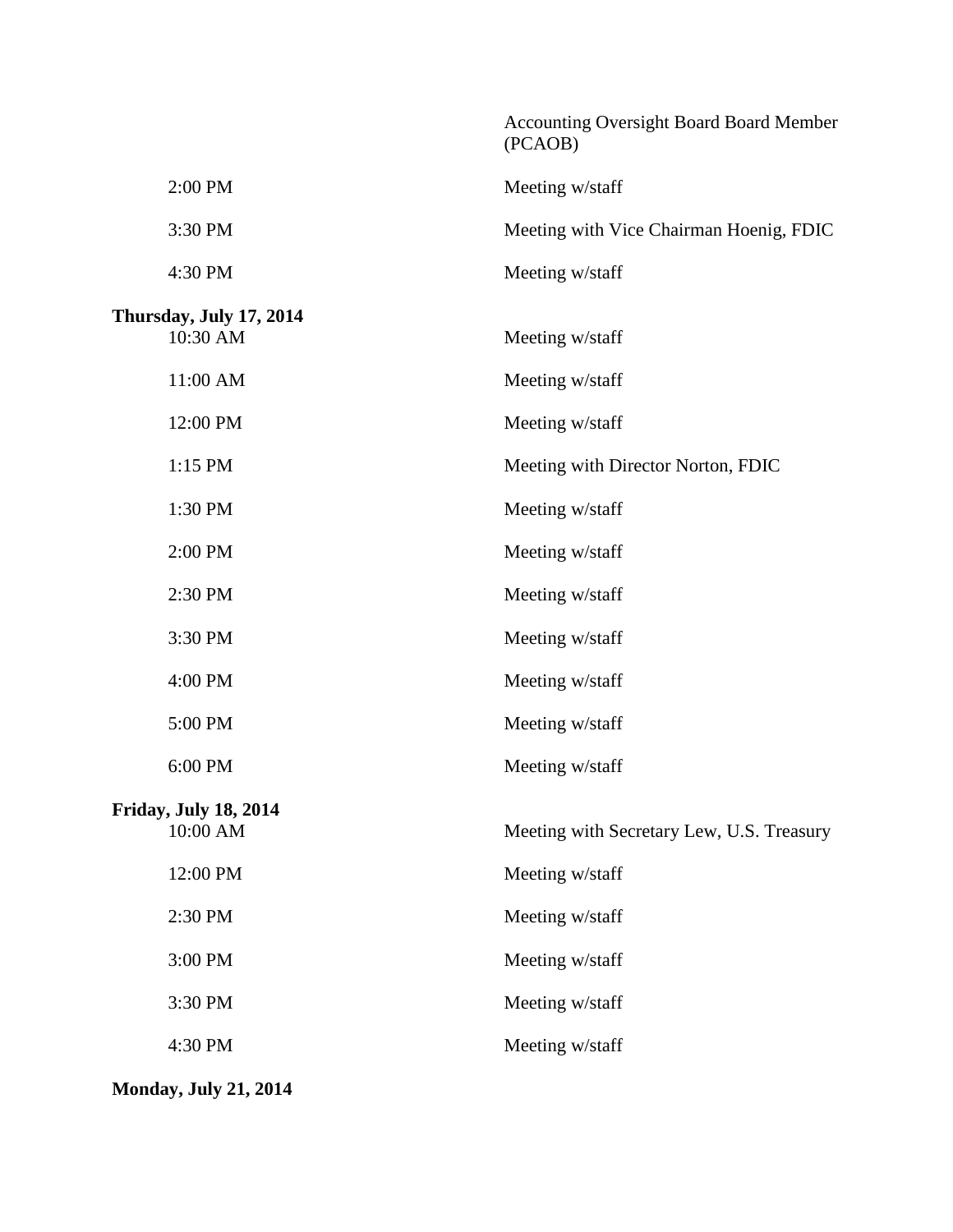| 9:00 AM                                  | Meeting w/staff                                                                                |
|------------------------------------------|------------------------------------------------------------------------------------------------|
| 10:00 AM                                 | Meeting w/staff                                                                                |
| 11:30 AM                                 | Meeting w/staff                                                                                |
| 12:00 PM                                 | Meeting w/staff                                                                                |
| 2:00 PM                                  | Remarks: U.S. Congressional Summer<br>Intern Lecture Series, Capitol Hill,<br>Washington, D.C. |
| 3:15 PM                                  | Meeting with Secretary Lew, U.S. Treasury                                                      |
| 5:00 PM                                  | Meeting w/staff                                                                                |
| 5:15 PM                                  | Meeting w/staff                                                                                |
| <b>Tuesday, July 22, 2014</b><br>8:30 AM | Meeting w/staff                                                                                |
| 9:00 AM                                  | Meeting w/staff                                                                                |
| 10:00 AM                                 | Meeting w/staff                                                                                |
| 11:00 AM                                 | Meeting w/staff                                                                                |
| 12:00 PM                                 | Lunch with Larry Stein, Senior Vice<br>President, Government Affairs, Capital One              |
| 1:30 PM                                  | Meeting w/staff                                                                                |
| 2:30 PM                                  | Meeting w/staff                                                                                |
| 4:30 PM                                  | Meeting w/staff                                                                                |
| 5:00 PM                                  | Meeting w/staff                                                                                |
| 5:30 PM                                  | Meeting w/staff                                                                                |
| 6:00 PM                                  | Attend: FDIC Advisory Committee on<br><b>Community Banking Reception</b>                       |
| Wednesday, July 23, 2014<br>9:00 AM      | Attend: FDIC Advisory Committee on<br><b>Community Banking Meeting</b>                         |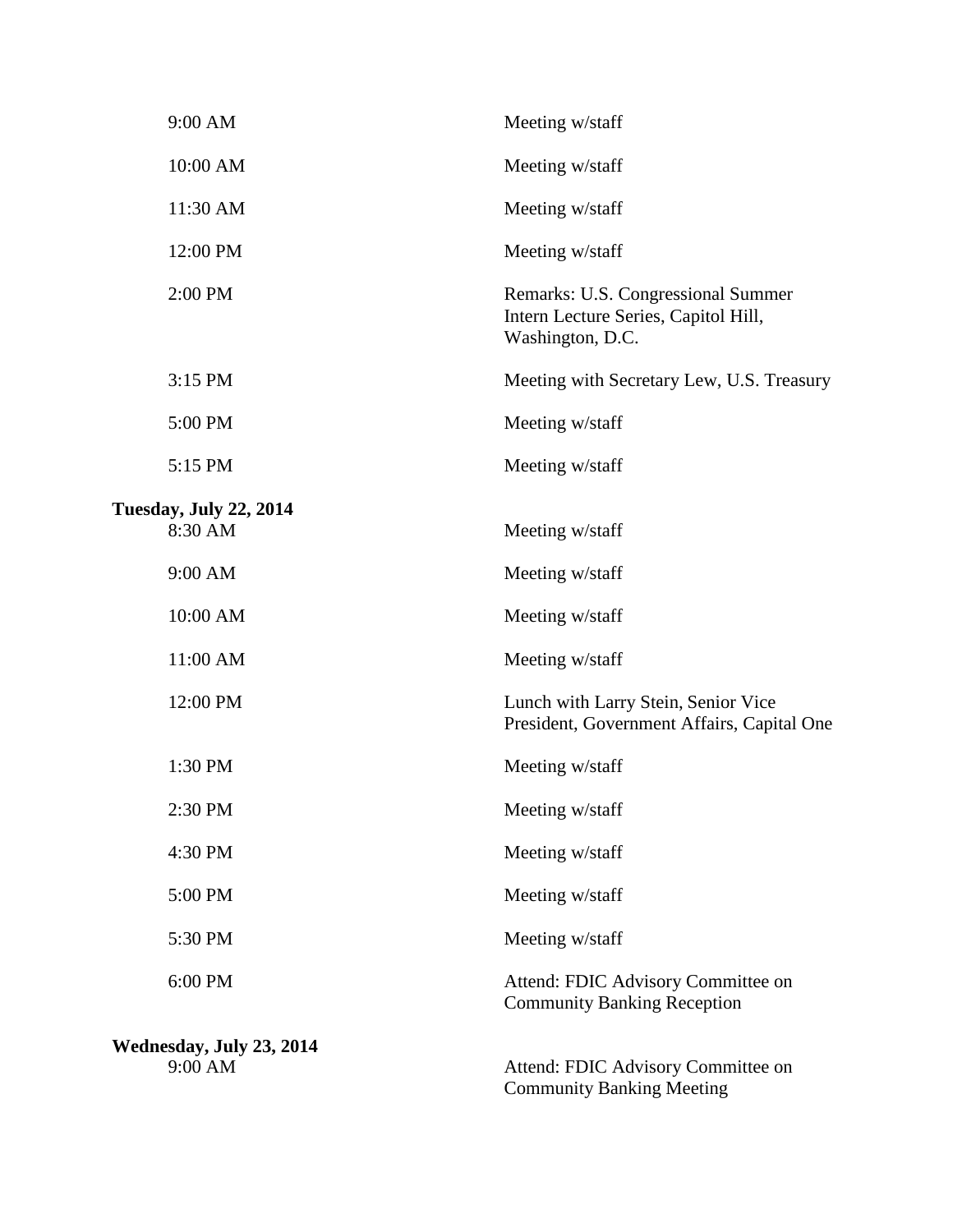| 3:00 PM                                 | Attend: Gathering to Commemorate the<br>Four Year Anniversary of Dodd Frank<br>hosted by Congresswoman Waters,<br>Washington D.C.                                                                                            |
|-----------------------------------------|------------------------------------------------------------------------------------------------------------------------------------------------------------------------------------------------------------------------------|
| 5:00 PM                                 | Meeting w/staff                                                                                                                                                                                                              |
| 5:30 PM                                 | Meeting w/staff                                                                                                                                                                                                              |
| Thursday, July 24, 2014                 |                                                                                                                                                                                                                              |
| 8:30 AM                                 | Meeting with Comptroller Curry, OCC                                                                                                                                                                                          |
| 9:30 AM                                 | Meeting w/staff                                                                                                                                                                                                              |
| 10:00 AM                                | Meeting with Director Norton, FDIC                                                                                                                                                                                           |
| 11:30 AM                                | Meeting w/staff                                                                                                                                                                                                              |
| 12:00 PM                                | Lunch with Director Cordray, CFPB                                                                                                                                                                                            |
| 1:00 PM                                 | Meeting w/staff                                                                                                                                                                                                              |
| 2:30 PM                                 | Meeting w/staff                                                                                                                                                                                                              |
| 3:00 PM                                 | Meeting with Vice Chairman Hoenig, FDIC                                                                                                                                                                                      |
| 4:00 PM                                 | Meeting with Volkmar Klein, member of the<br>Committee on Financial Markets, the<br>Budget Committee and the Subcommittee<br>on EU-Affairs of the German Bundestag;<br>Jürgen Bayer, Financial Counselor, Bank of<br>Germany |
| 5:00 PM                                 | Meeting w/staff                                                                                                                                                                                                              |
| 5:30 PM                                 | Meeting w/staff                                                                                                                                                                                                              |
| <b>Friday, July 25, 2014</b><br>8:30 AM | Meeting w/staff                                                                                                                                                                                                              |
| 11:00 AM                                | Lunch with Senator Sarbanes, Baltimore<br><b>MD</b>                                                                                                                                                                          |
| 5:00 PM                                 | Meeting w/staff                                                                                                                                                                                                              |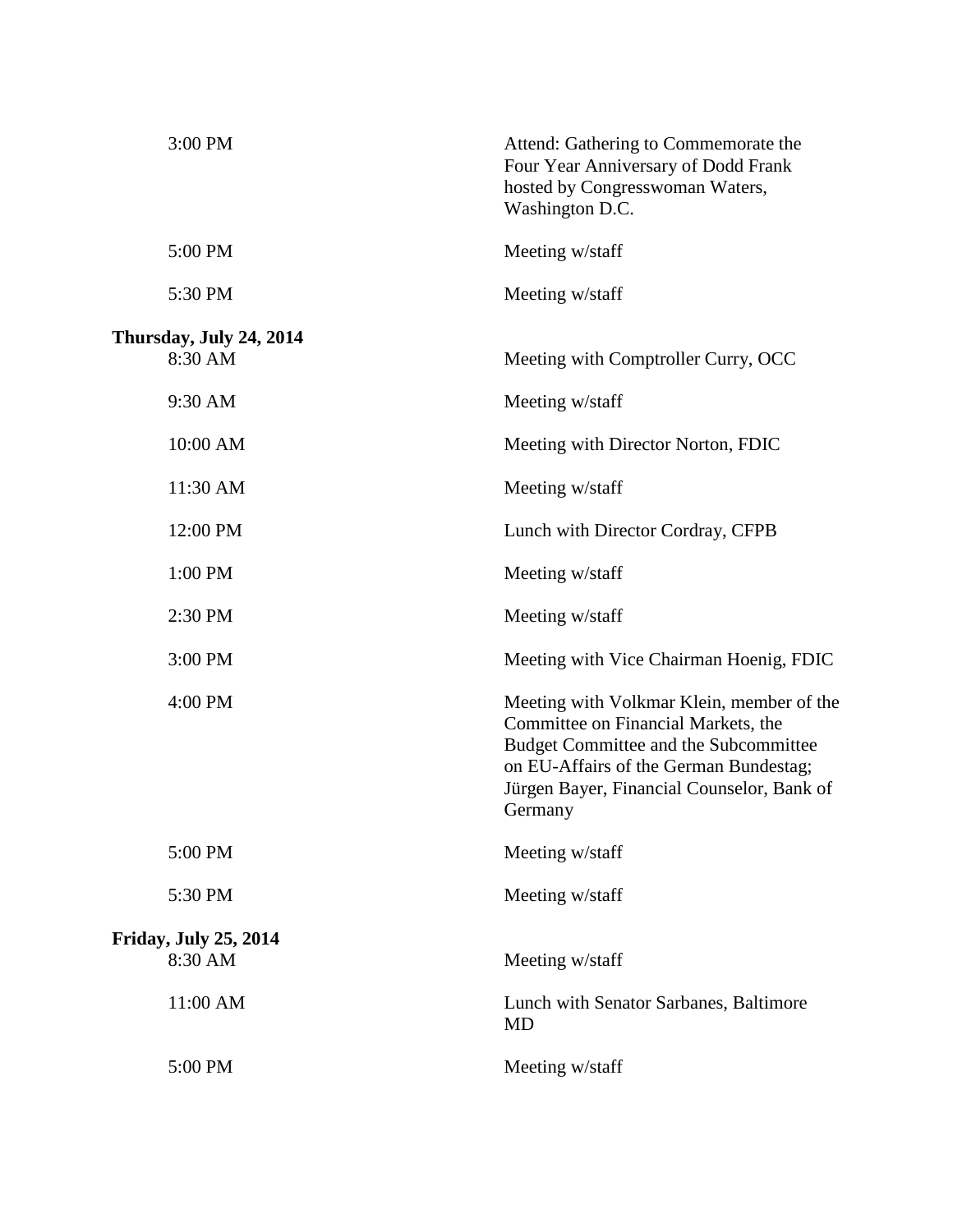| 5:30 PM                                 | Meeting w/staff                                                       |  |
|-----------------------------------------|-----------------------------------------------------------------------|--|
| <b>Monday, July 25, 2014</b><br>6:00 AM | Depart to New York Penn Station                                       |  |
| 10:00 AM                                | Attend: Bankruptcy Roundtable, New York<br><b>Regional Office</b>     |  |
| 4:00 PM                                 | Depart to Washington D.C.                                             |  |
| <b>Tuesday, July 29, 2014</b>           |                                                                       |  |
| 8:00 AM                                 | Meeting w/staff                                                       |  |
| 1:30 PM                                 | Meeting w/staff                                                       |  |
| 2:00 PM                                 | Meeting w/staff                                                       |  |
| 3:00 PM                                 | Meeting w/staff                                                       |  |
| 4:00 PM                                 | Meeting w/staff                                                       |  |
| 5:00 PM                                 | Meeting w/staff                                                       |  |
| Wednesday, July 30, 2014                |                                                                       |  |
| 9:00 AM                                 | Meeting w/staff                                                       |  |
| 9:30 AM                                 | Meeting w/staff                                                       |  |
| 10:00 AM                                | Meeting w/staff                                                       |  |
| 10:30 AM                                | Meeting w/staff                                                       |  |
| 11:45 AM                                | Lunch with Deputy Secretary Sara Bloom<br>Raskin, U.S. Treasury       |  |
| 1:00 PM                                 | Meeting w/staff                                                       |  |
| 2:00 PM                                 | Meeting with members of the Association<br>of Institutional Investors |  |
| 4:00 PM                                 | Meeting with Senator Crapo, Washington,<br>D.C.                       |  |
| 5:00 PM                                 | Meeting w/staff                                                       |  |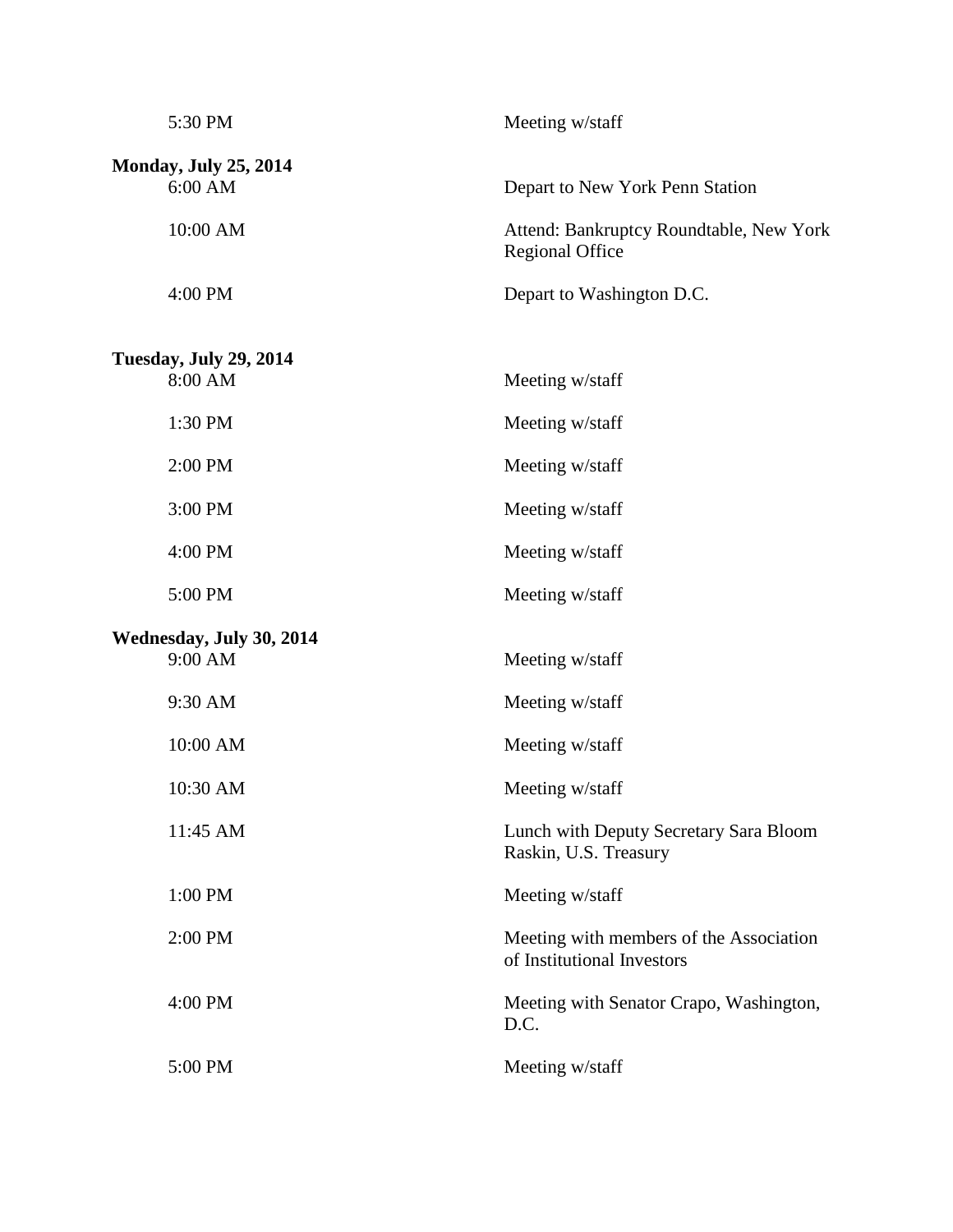6:00 PM Meeting w/staff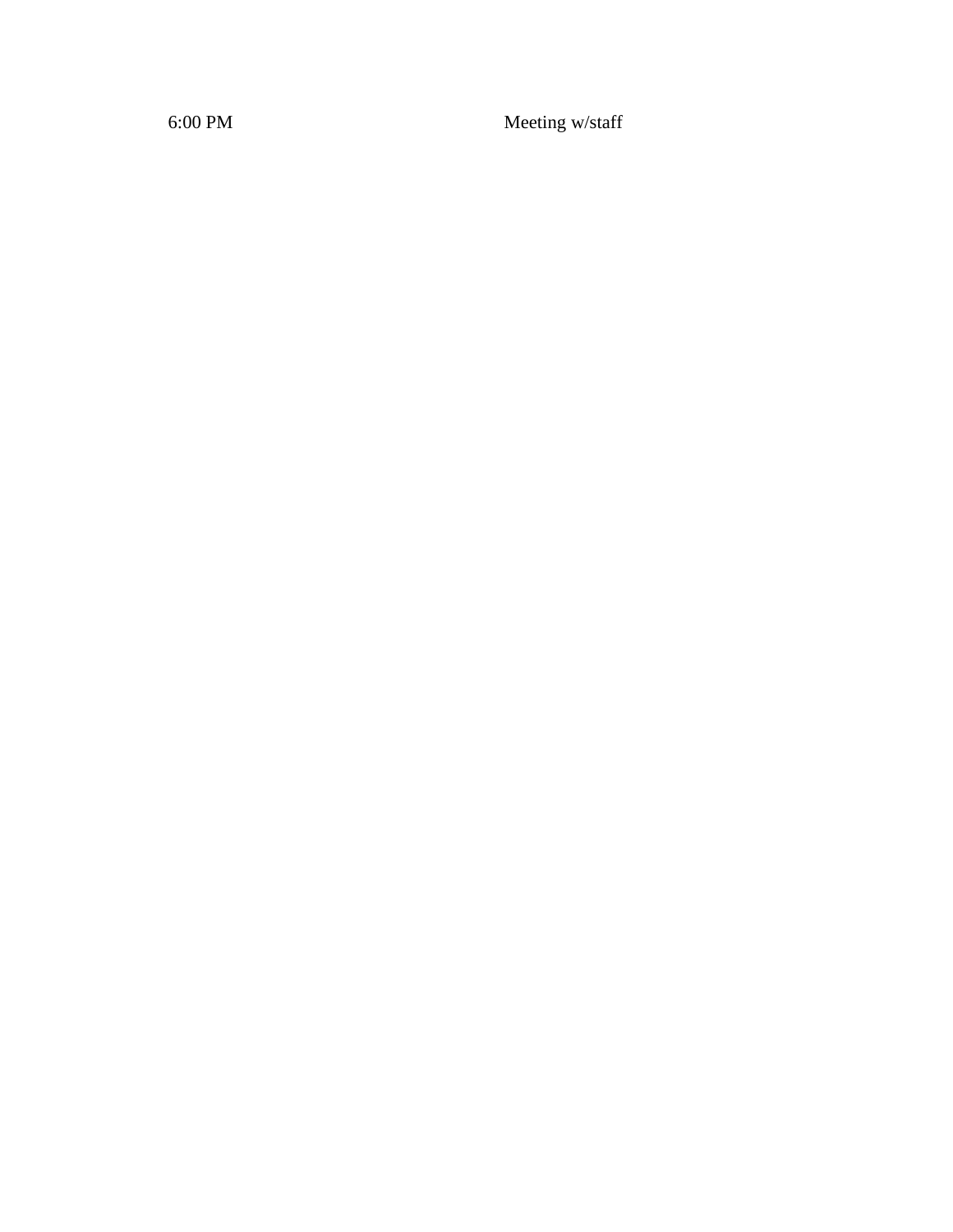## **Chairman's Schedule August 2014**

| Friday, August 1, 2014           |                                   |
|----------------------------------|-----------------------------------|
| 8:30 AM                          | Meeting w/staff                   |
| 10:00 AM                         | Meeting w/staff                   |
| 10:30 AM                         | Meeting w/staff                   |
| 12:00 PM                         | Lunch with Jim Wigand             |
| 1:30 PM                          | Meeting w/staff                   |
| 2:30 PM                          | Meeting w/staff                   |
| 3:00 PM                          | Meeting w/staff                   |
| 4:00 PM                          | Meeting w/staff                   |
| Monday, August 4, 2014           |                                   |
| 9:00 AM                          | Meeting w/staff                   |
| 9:30 AM                          | Meeting w/staff                   |
| 10:00 AM                         | Meeting w/staff                   |
| 1:00 PM                          | Meeting w/staff                   |
| Tuesday, August 5, 2014          |                                   |
| 10:00 AM                         | FDIC Board of Directors Meeting   |
| 2:00 PM                          | Meeting w/staff                   |
| 4:00 PM                          | Meeting w/staff                   |
| 5:00 PM                          | Meeting w/staff                   |
| <b>Wednesday, August 6, 2014</b> |                                   |
| 11:00 AM                         | Meeting w/staff                   |
| 11:30 AM                         | Meeting w/staff                   |
| 12:30 PM                         | Lunch with Comptroller Curry, OCC |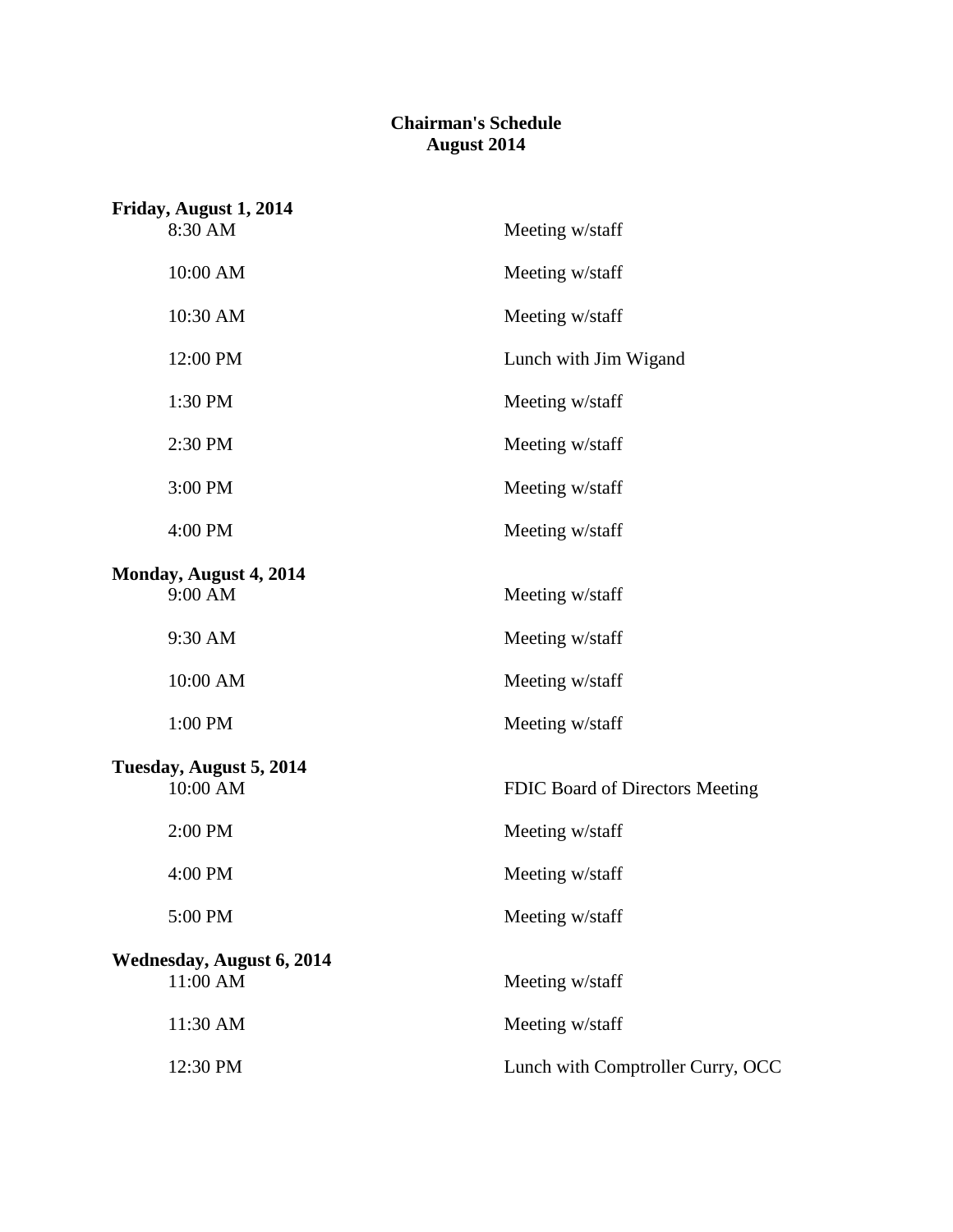| 2:00 PM                             | Meeting with Vice Chairman Hoenig, FDIC                                     |
|-------------------------------------|-----------------------------------------------------------------------------|
| 3:00 PM                             | Interview with Victoria McGrane, Reporter,<br><b>Wall Street Journal</b>    |
| 3:30 PM                             | Meeting w/staff                                                             |
| 5:00 PM                             | Meeting w/staff                                                             |
| Thursday, August 7, 2014<br>8:00 AM | Breakfast with Sheila Bair, Senior Advisor,<br><b>Pew Charitable Trusts</b> |
| 10:00 AM                            | Meeting w/staff                                                             |
| 10:30 AM                            | Meeting w/staff                                                             |
| 11:30 AM                            | Meeting w/staff                                                             |
| 12:45 PM                            | Meeting w/staff                                                             |
| 2:00 PM                             | Meeting with Director Norton, FDIC                                          |
| 3:30 PM                             | Meeting w/staff                                                             |
| 4:30 PM                             | Meeting w/staff                                                             |
| 5:00 PM                             | Meeting w/staff                                                             |
| Friday, August 8, 2014<br>8:30 AM   | Meeting w/staff                                                             |
| 9:00 AM                             | Meeting w/staff                                                             |
| 10:30 AM                            | Meeting w/staff                                                             |
| 11:00 AM                            | Meeting w/staff                                                             |
| 12:30 PM                            | Meeting w/staff                                                             |
| 2:00 PM                             | Meeting w/staff                                                             |
| 3:00 PM                             | Meeting w/staff                                                             |
| 4:00 PM                             | Meeting w/staff                                                             |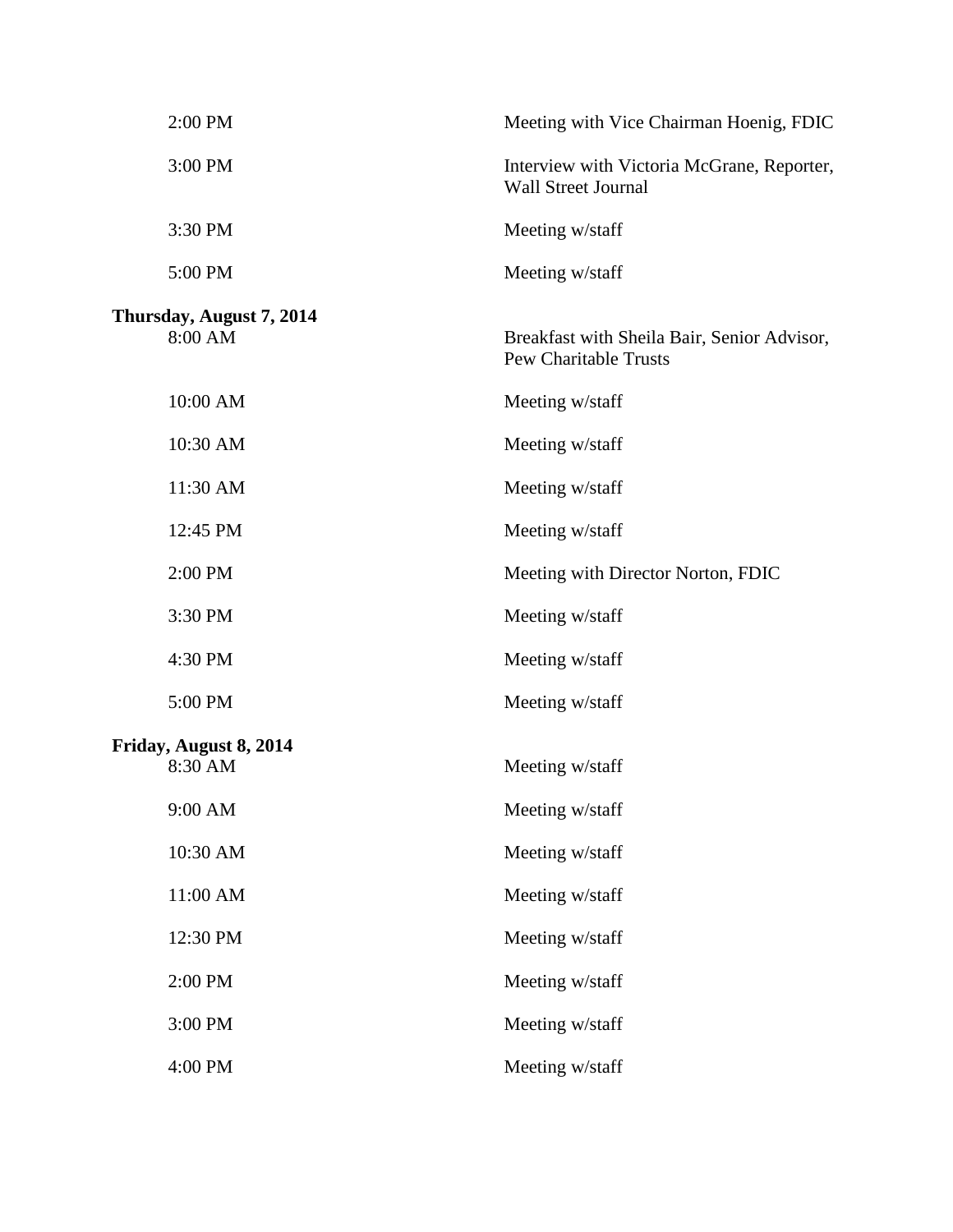| 4:30 PM                               | Meeting w/staff                                                                                                                        |
|---------------------------------------|----------------------------------------------------------------------------------------------------------------------------------------|
| Monday, August 11, 2014<br>9:00 AM    | Meeting w/staff                                                                                                                        |
| 9:30 AM                               | Meeting w/staff                                                                                                                        |
| 10:00 AM                              | Meeting w/staff                                                                                                                        |
| 10:30 AM                              | Meeting with Tim Ryan, Vice Chairman,<br>Regulatory Affairs & Sandie O'Connor,<br>Chief Regulatory Affairs Officer, JP Morgan<br>Chase |
| 2:30 PM                               | Meeting w/staff                                                                                                                        |
| 3:30 PM                               | Meeting w/staff                                                                                                                        |
| 4:30 PM                               | Meeting w/staff                                                                                                                        |
| Tuesday, August 12, 2014<br>8:35 AM   | Meeting w/staff                                                                                                                        |
| 10:00 AM                              | Meeting w/staff                                                                                                                        |
| 12:00 PM                              | <b>Remarks: National Association of Realtors</b><br>Large Commercial Firm Advisory Group<br>Meeting, Washington, D.C.                  |
| 1:30 PM                               | Meeting w/staff                                                                                                                        |
| 2:30 PM                               | Meeting w/staff                                                                                                                        |
| 3:30 PM                               | Meeting w/staff                                                                                                                        |
| 4:00 PM                               | Meeting w/staff                                                                                                                        |
| 5:00 PM                               | Meeting w/staff                                                                                                                        |
| 5:30 PM                               | Meeting with Mary Miller, Under Secretary<br>for Domestic Finance, U.S. Treasury                                                       |
| Wednesday, August 13, 2014<br>8:00 AM | Meeting w/staff                                                                                                                        |
| 10:00 AM                              | Meeting with Vice Chairman Hoenig, FDIC                                                                                                |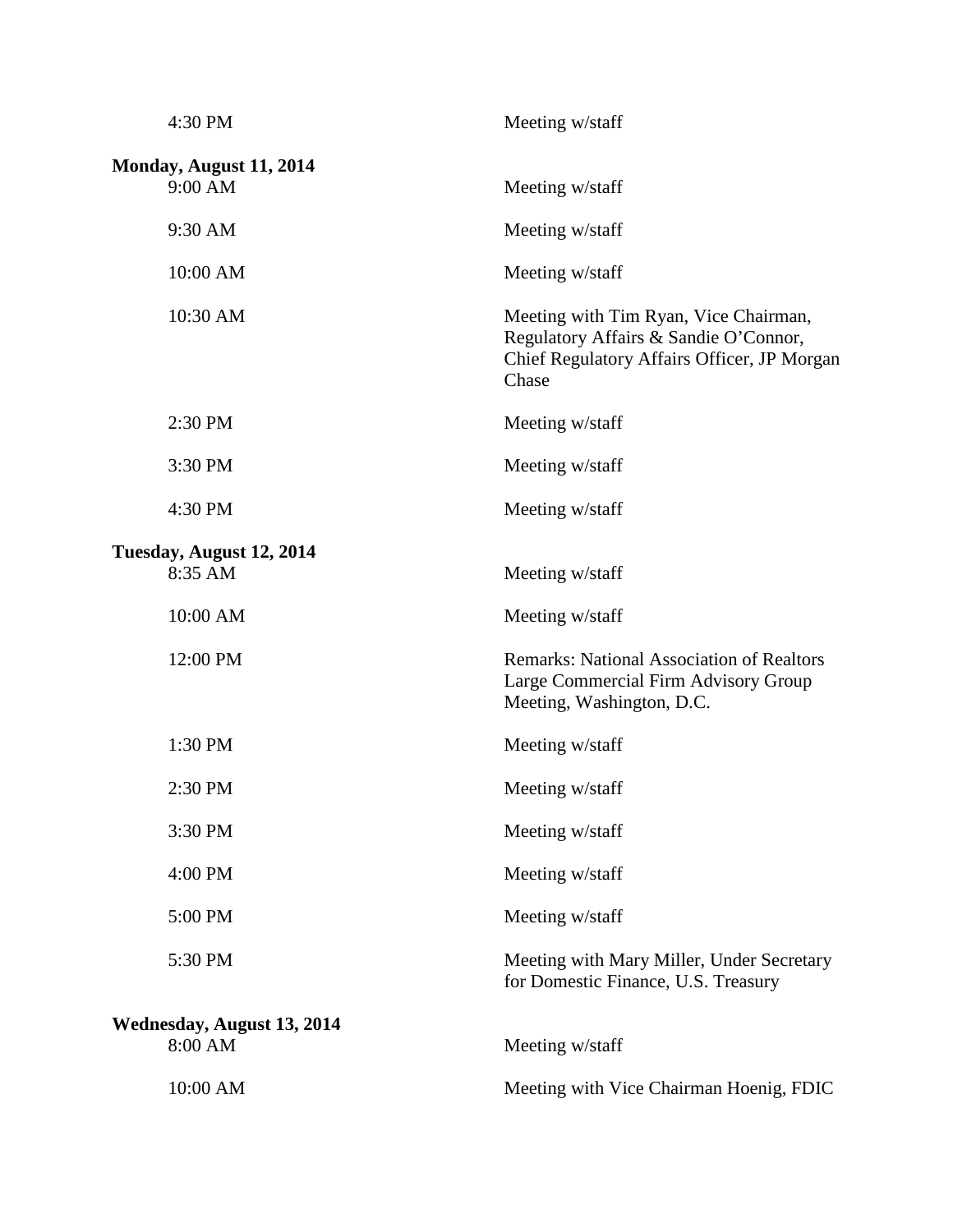| 11:00 AM                             | Meeting w/staff                                                                                                                                                                                                                               |
|--------------------------------------|-----------------------------------------------------------------------------------------------------------------------------------------------------------------------------------------------------------------------------------------------|
| 11:30 AM                             | Meeting w/staff                                                                                                                                                                                                                               |
| 12:00 PM                             | Lunch with Dennis Kelleher, President and<br>Chief Executive Officer, Better Markets,<br>Inc.                                                                                                                                                 |
| 1:00 PM                              | Meeting with Bruce D. Murphy, Executive<br>Vice President, Head of Corporate<br>Responsibility, Dennis Devine, Co-President<br>of Key Community Bank; and Trina Evans,<br>Executive Vice President, Director of<br>Corporate Center, Key Corp |
| 2:30 PM                              | Meeting w/staff                                                                                                                                                                                                                               |
| 4:00 PM                              | Meeting w/staff                                                                                                                                                                                                                               |
| 4:30 PM                              | Meeting w/staff                                                                                                                                                                                                                               |
| Thursday, August 14, 2014<br>8:30 AM | Breakfast with Larry Parks, Senior Vice<br>President, Federal Home Loan Banks                                                                                                                                                                 |
| 10:00 AM                             | Meeting with Director Norton, FDIC                                                                                                                                                                                                            |
| 10:30 AM                             | Meeting w/staff                                                                                                                                                                                                                               |
| 11:00 AM                             | Meeting w/staff                                                                                                                                                                                                                               |
| 12:00 PM                             | Lunch with Dick Berner, Director, Office of<br>Financial Research, U.S. Treasury                                                                                                                                                              |
| 1:00 PM                              | Meeting w/staff                                                                                                                                                                                                                               |
| 1:30 PM                              | Meeting w/staff                                                                                                                                                                                                                               |
| 2:00 PM                              | Meeting with Harvey Schwartz, Chief<br>Financial Officer; Craig Broderick, Chief<br>Risk Officer; Michael Pease, Lobbyist; and<br>Sara Smith, Controller and Chief<br>Accounting Officer; Goldman Sachs                                       |
| 3:00 PM                              | Meeting w/staff                                                                                                                                                                                                                               |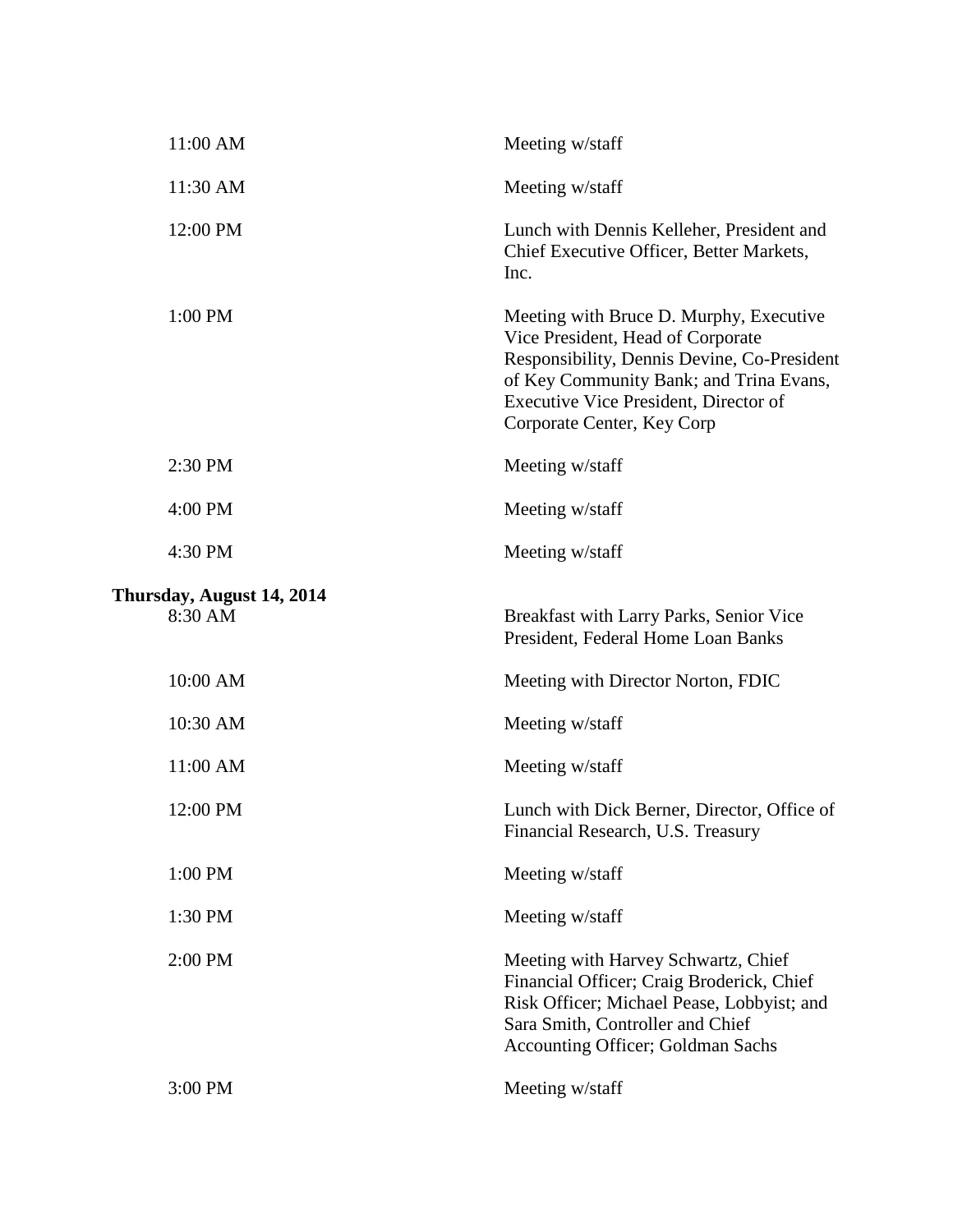| 3:30 PM                 | Meeting w/staff |
|-------------------------|-----------------|
| 4:30 PM                 | Meeting w/staff |
| Friday, August 15, 2014 |                 |
| 8:30 AM                 | Meeting w/staff |
| 9:00 AM                 | Meeting w/staff |
| 10:00 AM                | Meeting w/staff |
| 10:30 AM                | Meeting w/staff |
| 12:00 PM                | Meeting w/staff |
| 1:30 PM                 | Meeting w/staff |
| 2:30 PM                 | Meeting w/staff |
| 3:00 PM                 | Meeting w/staff |
| 4:00 PM                 | Meeting w/staff |
| 5:00 PM                 | Meeting w/staff |

## **Monday, August 18 – Monday, August 25, 2014**

Annual Leave

| Tuesday, August 26, 2014<br>8:00 AM | Breakfast with Bill Isaac, Senior Managing<br>Director and Global Head of Financial<br>Institutions, FTI Consulting |
|-------------------------------------|---------------------------------------------------------------------------------------------------------------------|
| 9:00 AM                             | Meeting w/staff                                                                                                     |
| 10:00 AM                            | Meeting w/staff                                                                                                     |
| 10:30 AM                            | Meeting w/staff                                                                                                     |
| 11:00 AM                            | Meeting w/staff                                                                                                     |
| 12:00 PM                            | Lunch with Didem Nisanci, Managing<br>Director, Promontory Financial Group                                          |
| $1:00$ PM                           | Meeting w/staff                                                                                                     |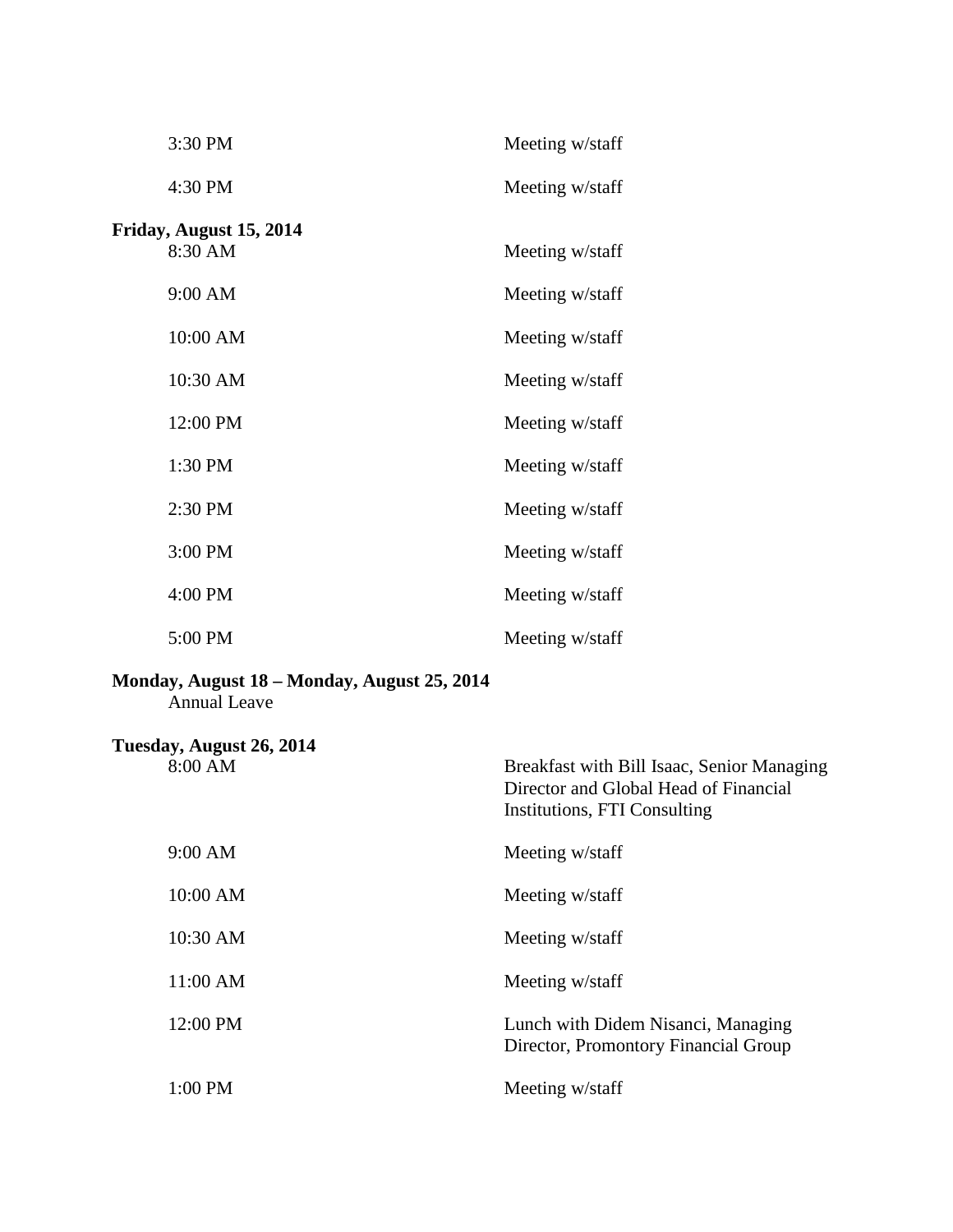| 2:30 PM                               | Meeting w/staff                                                                                  |
|---------------------------------------|--------------------------------------------------------------------------------------------------|
| 4:00 PM                               | Meeting with Secretary Lew, U.S. Treasury                                                        |
| 5:00 PM                               | Meeting w/staff                                                                                  |
| 5:30 PM                               | Meeting w/staff                                                                                  |
| Wednesday, August 27, 2014<br>8:00 AM | Breakfast with Aaron Klein, Director,<br>Financial Regulatory Reform Bipartisan<br>Policy Center |
| 9:30 AM                               | Meeting w/staff                                                                                  |
| 10:30 AM                              | Meeting w/staff                                                                                  |
| 11:30 AM                              | Meeting w/staff                                                                                  |
| 12:00 PM                              | Lunch with Vice Chairman Hoenig, FDIC                                                            |
| 1:00 PM                               | Meeting w/staff                                                                                  |
| 2:30 PM                               | Meeting w/staff                                                                                  |
| 4:30 PM                               | Meeting w/staff                                                                                  |
| Thursday, August 28, 2014<br>8:30 AM  | Meeting w/staff                                                                                  |
| 10:00 AM                              | Meeting w/staff                                                                                  |
| 11:00 AM                              | Meeting w/staff                                                                                  |
| 11:30 AM                              | Meeting w/staff                                                                                  |
| 12:30 PM                              | Meeting w/staff                                                                                  |
| 2:30 PM                               | Meeting w/staff                                                                                  |
| 4:30 PM                               | Meeting w/staff                                                                                  |
| 5:00 PM                               | Meeting with Victoria McGrane, Reporter,<br>Wall Street Journal                                  |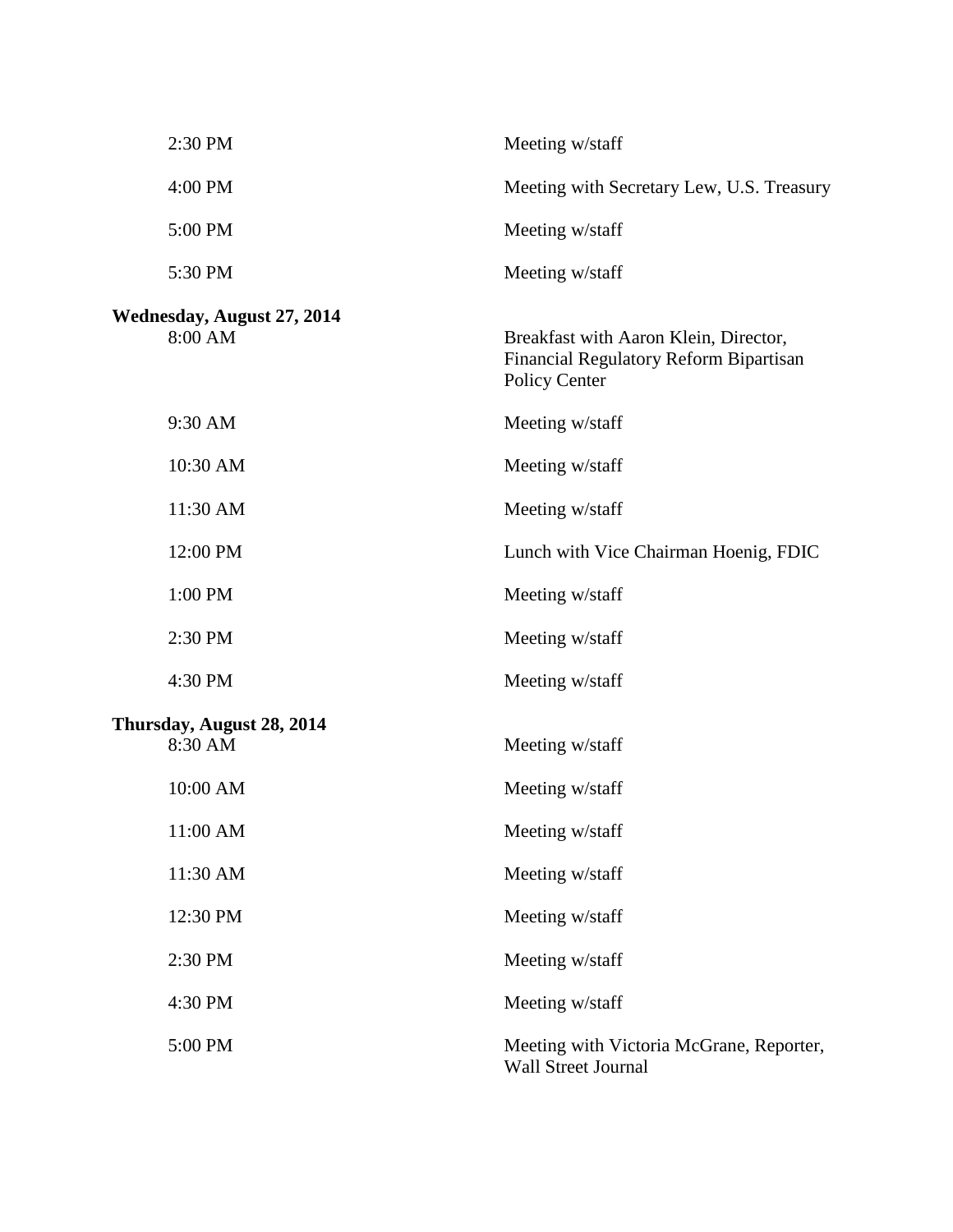| Friday, August 29, 2014 |                                                                            |
|-------------------------|----------------------------------------------------------------------------|
| 8:00 AM                 | Breakfast with Kathryn Rosen, Deputy<br>Assistant Secretary, U.S. Treasury |
| 9:00 AM                 | Meeting w/staff                                                            |
| 11:00 AM                | Meeting w/staff                                                            |
| 12:00 PM                | Lunch with Sarah Bloom Raskin, Deputy<br>Secretary, U.S. Treasury          |
| 1:30 PM                 | Meeting w/staff                                                            |
| 2:00 PM                 | Meeting w/staff                                                            |
| 3:00 PM                 | Meeting w/staff                                                            |
| 4:00 PM                 | Meeting w/staff                                                            |
| 5:00 PM                 | Meeting w/staff                                                            |
| 5:30 PM                 | Meeting w/staff                                                            |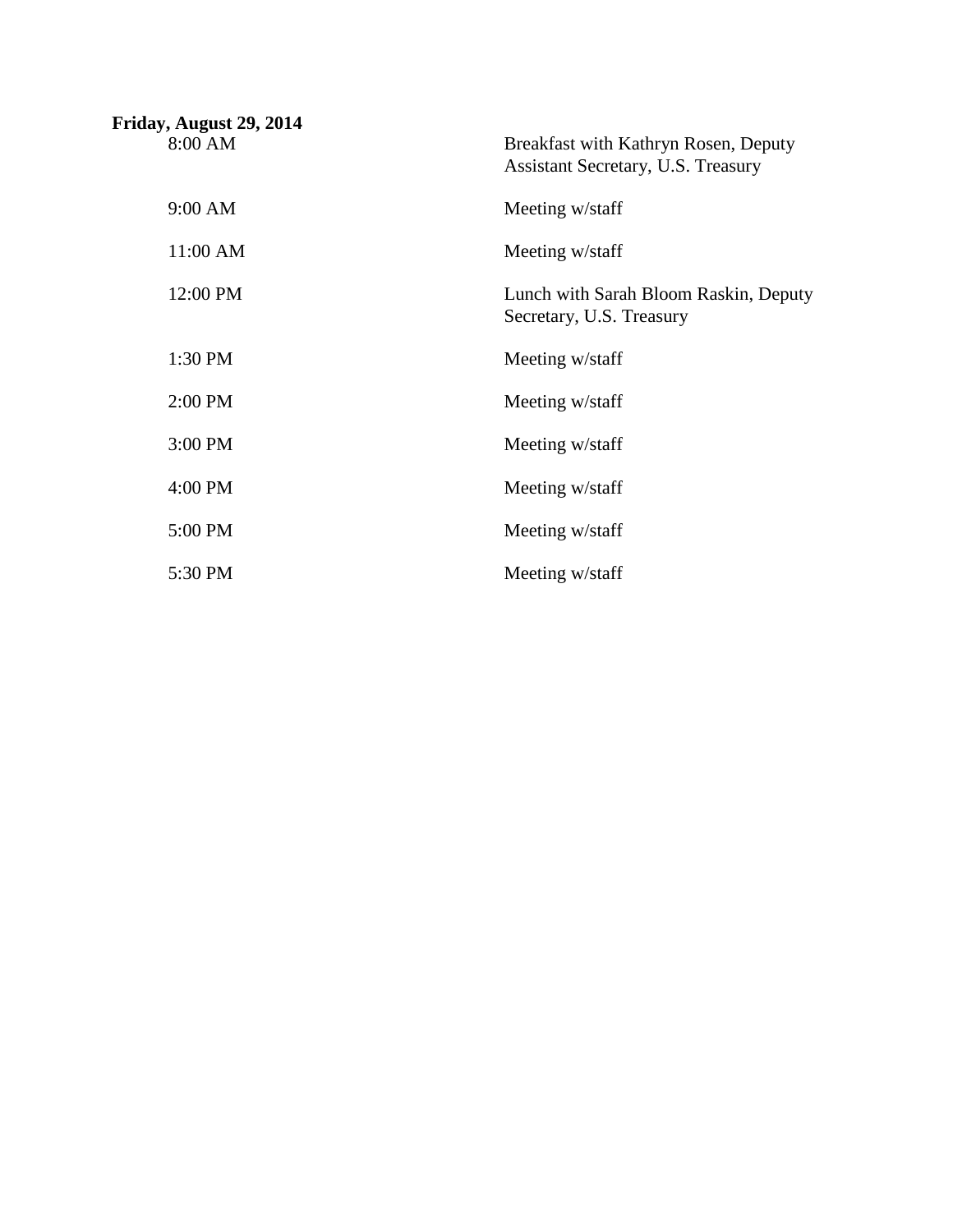## **Chairman's Schedule September 2014**

| Monday, September 1, 2014<br>All Day           | Labor Day Holiday                                                                                                                                                                                                                                                                                                     |
|------------------------------------------------|-----------------------------------------------------------------------------------------------------------------------------------------------------------------------------------------------------------------------------------------------------------------------------------------------------------------------|
| Tuesday, September 2, 2014<br>8:30 AM          | Meeting w/staff                                                                                                                                                                                                                                                                                                       |
| 9:00 AM                                        | Meeting w/staff                                                                                                                                                                                                                                                                                                       |
| 10:30 AM                                       | Meeting w/staff                                                                                                                                                                                                                                                                                                       |
| 11:30 AM                                       | Meeting w/staff                                                                                                                                                                                                                                                                                                       |
| 12:00 PM                                       | Meeting w/staff                                                                                                                                                                                                                                                                                                       |
| 2:00 PM                                        | Meeting w/staff                                                                                                                                                                                                                                                                                                       |
| 2:30 PM                                        | Meeting w/staff                                                                                                                                                                                                                                                                                                       |
| 3:15 PM                                        | Meeting with Danish Delegation: Henrik<br>Sass Michael Dithmer, Permanent Secretary,<br>Peter Strauss Jørgensen, Trusted Advisor,<br>Philip Werner Willerslev-Olsen, Private<br>Secretary to the Minister, Peter Taksoe-<br>Jensen, Ambassador, Ida Bo Jørgensen,<br>Maritime Attaché, Jannick Damgaard,<br>Counselor |
| 4:15 PM                                        | Meeting w/staff                                                                                                                                                                                                                                                                                                       |
| 4:30 PM                                        | Meeting w/staff                                                                                                                                                                                                                                                                                                       |
| 6:00 PM                                        | Meeting w/staff                                                                                                                                                                                                                                                                                                       |
| <b>Wednesday, September 3, 2014</b><br>9:00 AM | Meeting w/staff                                                                                                                                                                                                                                                                                                       |
| 9:30 PM                                        | Meeting w/staff                                                                                                                                                                                                                                                                                                       |
| 10:30 AM                                       | Meeting with Olivier Guersent, Deputy<br>Director General of DG Internal Market and<br>Services and Sven Gentner, Counselor,<br><b>European Commission</b>                                                                                                                                                            |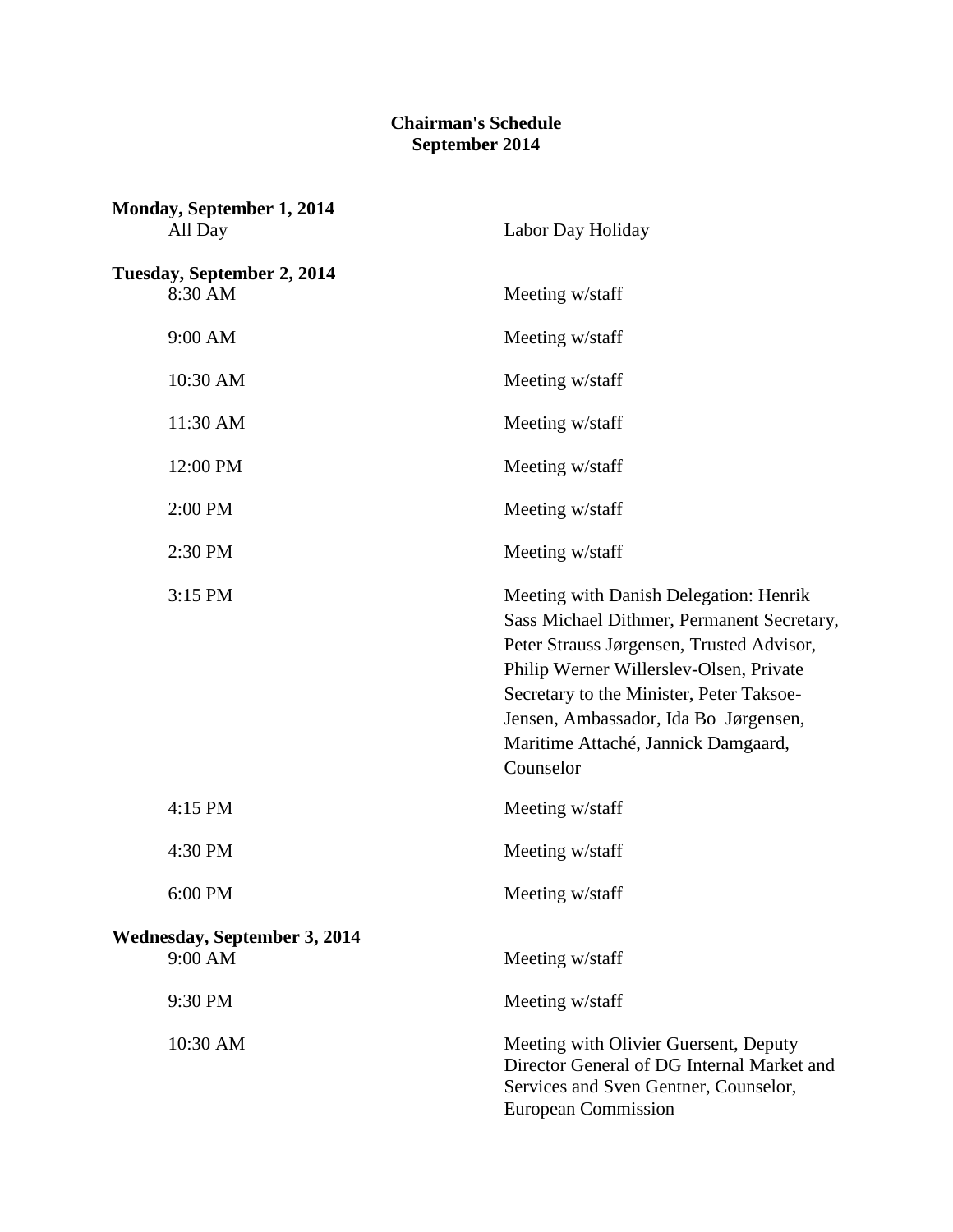| 12:00 PM                               | Lunch with Comptroller Curry, OCC                                                                                                                                                                                                                                                                                                                                                           |
|----------------------------------------|---------------------------------------------------------------------------------------------------------------------------------------------------------------------------------------------------------------------------------------------------------------------------------------------------------------------------------------------------------------------------------------------|
| 2:00 PM                                | FDIC Board of Directors Meeting                                                                                                                                                                                                                                                                                                                                                             |
| 3:30 PM                                | Meeting w/staff                                                                                                                                                                                                                                                                                                                                                                             |
| 4:00 PM                                | Meeting w/staff                                                                                                                                                                                                                                                                                                                                                                             |
| 5:00 PM                                | Meeting w/staff                                                                                                                                                                                                                                                                                                                                                                             |
| Thursday, September 4, 2014<br>8:45 AM | Meeting with Secretary Lew, U.S.<br>Treasury                                                                                                                                                                                                                                                                                                                                                |
| 10:00 AM                               | <b>Attend: Financial Stability Oversight</b><br>Council meeting, U.S. Treasury                                                                                                                                                                                                                                                                                                              |
| 1:00 PM                                | Meeting with Director Norton, FDIC                                                                                                                                                                                                                                                                                                                                                          |
| <b>2L30 PM</b>                         | Meeting w/staff                                                                                                                                                                                                                                                                                                                                                                             |
| 4:00 PM                                | Meeting w/staff                                                                                                                                                                                                                                                                                                                                                                             |
| 4:30 PM                                | Meeting w/staff                                                                                                                                                                                                                                                                                                                                                                             |
| 5:00 PM                                | Meeting with representatives of the<br>Bipartisan Policy Center, including Aaron<br>Klein, Director of the Financial Regulatory<br>Reform Initiative, Justin Schardin, Associate<br>Director, Peter Ryan, Policy Analyst; Peter<br>Fisher, Senior Managing Director,<br>BlackRock; John Dugan, Partner, Covington<br>and Burling; Chuck Muckenfuss, Partner,<br>Gibson, Dunn & Crutcher LLP |
| Friday, September 5, 2014<br>11:00 AM  | Meeting w/staff                                                                                                                                                                                                                                                                                                                                                                             |
| 11:30 AM                               | Meeting with Vice Chairman Hoenig, FDIC                                                                                                                                                                                                                                                                                                                                                     |
| 2:00 PM                                | Meeting w/staff                                                                                                                                                                                                                                                                                                                                                                             |
| 3:00 PM                                | Meeting w/staff                                                                                                                                                                                                                                                                                                                                                                             |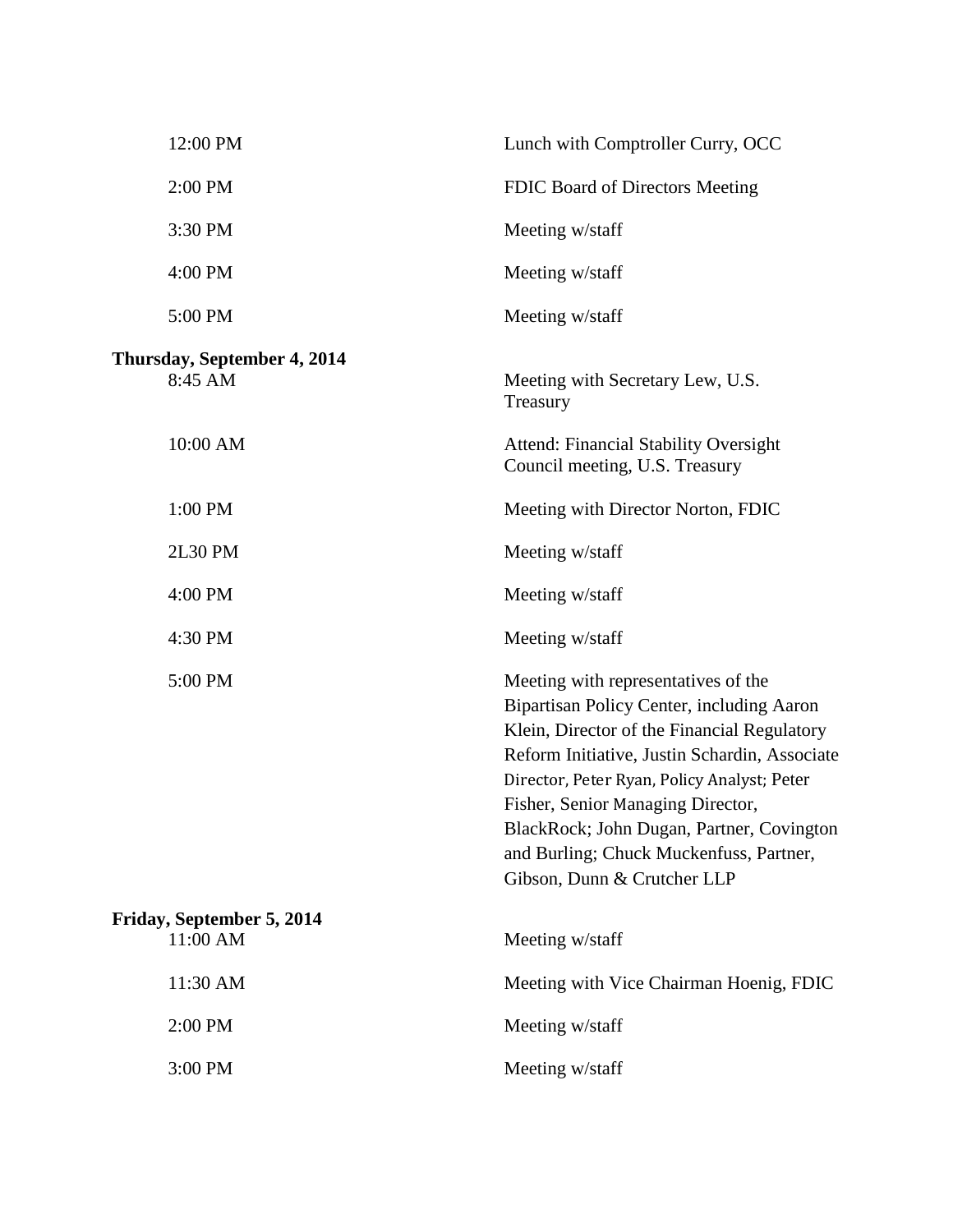| Monday, September 8, 2014<br>11:30 AM    | Meeting w/staff                                                                                                                              |
|------------------------------------------|----------------------------------------------------------------------------------------------------------------------------------------------|
| 1:00 PM                                  | Lunch with Senator Elizabeth Warren                                                                                                          |
| 3:00 PM                                  | Meeting w/staff                                                                                                                              |
| 5:00 PM                                  | Meeting w/staff                                                                                                                              |
| 5:30 PM                                  | Meeting w/staff                                                                                                                              |
| Tuesday, September 9, 2014<br>10:00 AM   | <b>Attend: Senate Banking Committee Hearing</b><br>on Wall Street Reform, Washington, D.C.                                                   |
| 1:00 PM                                  | Meeting w/staff                                                                                                                              |
| 2:30 PM                                  | Travel to Brussels, Belgium                                                                                                                  |
| Wednesday, September 10, 2014<br>All Day | Meeting with Representatives of European<br><b>Commission Directorate General for</b><br>Internal Markets and Services, Brussels,<br>Belgium |
| Thursday, September 11, 2014<br>All Day  | Meeting with Representatives of the Bank of<br>England, London, England                                                                      |
| $4:20 \text{ pm}$                        | Travel to Washington, D.C.                                                                                                                   |
| Friday, September 12, 2014<br>8:30 AM    | Meeting w/staff                                                                                                                              |
| 10:00 AM                                 | Meeting w/staff                                                                                                                              |
| 11:00 AM                                 | Meeting w/staff                                                                                                                              |
| 11:30 AM                                 | Meeting w/staff                                                                                                                              |
| 12:00 PM                                 | Meeting w/staff                                                                                                                              |
| 1:00 PM                                  | Meeting w/staff                                                                                                                              |
| 1:30 PM                                  | Meeting w/staff                                                                                                                              |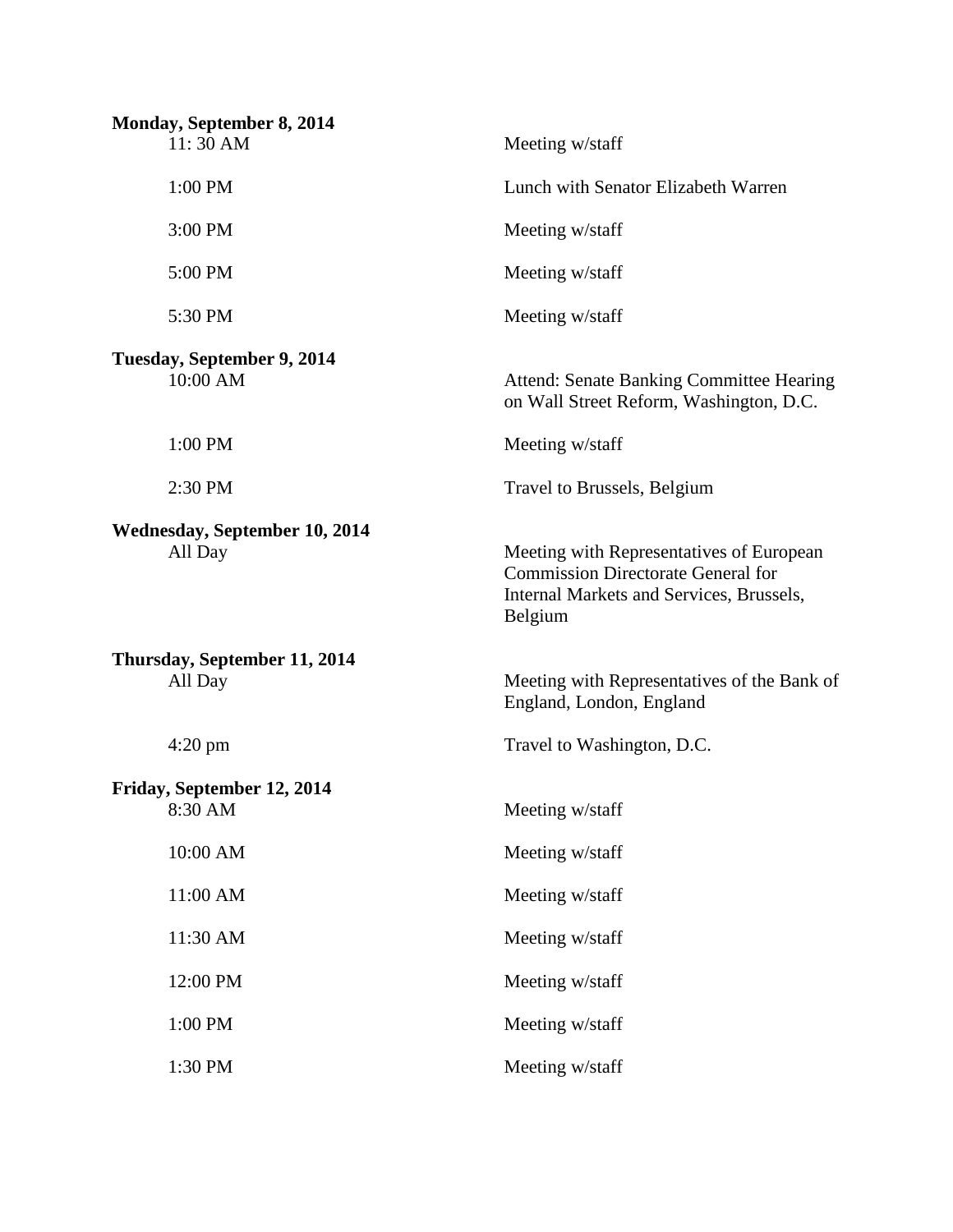| 2:30 PM                                      | Meeting with Director Norton, FDIC                                                                        |
|----------------------------------------------|-----------------------------------------------------------------------------------------------------------|
| 4:00 PM                                      | Meeting w/staff                                                                                           |
| 5:00 PM                                      | Meeting w/staff                                                                                           |
| 5:30 PM                                      | Meeting w/staff                                                                                           |
| <b>Monday, September 15, 2014</b><br>9:30 AM | Meeting w/staff                                                                                           |
| 10:00 AM                                     | Meeting w/staff                                                                                           |
| 11:00 AM                                     | Meeting w/staff                                                                                           |
| 12:30 PM                                     | Lunch with Kara Stein, Commissioner, U.S.<br>Securities and Exchange Commission                           |
| 2:00 PM                                      | Meeting w/staff                                                                                           |
| 2:30 PM                                      | Meeting w/staff                                                                                           |
| 3:00 PM                                      | Meeting w/staff                                                                                           |
| 4:00 PM                                      | Meeting w/staff                                                                                           |
| 4:30 PM                                      | Meeting w/staff                                                                                           |
| 5:30 PM                                      | Meeting w/staff                                                                                           |
| Tuesday, September 16, 2014<br>8:00 AM       | Breakfast with Steve Harris, Board Member,<br><b>Public Company Accounting Oversight</b><br>Board (PCAOB) |
| 9:00 AM                                      | Meeting w/staff                                                                                           |
| 9:30 AM                                      | Meeting w/staff                                                                                           |
| 10:00 AM                                     | Meeting w/staff                                                                                           |
| 10:30 AM                                     | Meeting w/staff                                                                                           |
| 11:00 AM                                     | Meeting w/staff                                                                                           |
| 1:30 PM                                      | Meeting w/staff                                                                                           |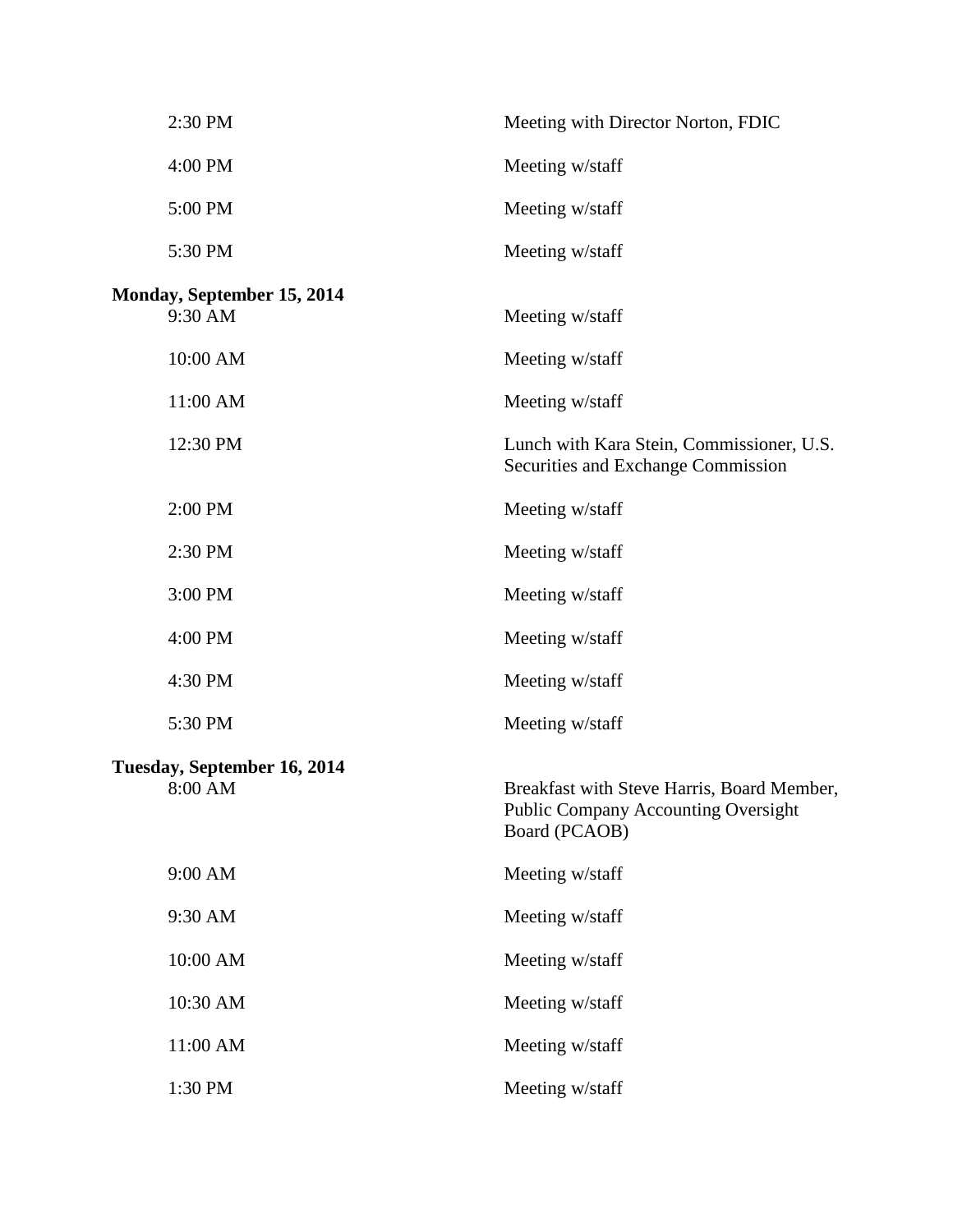| 3:30 PM                                         | Meeting with Secretary Lew, U.S. Treasury                                                              |
|-------------------------------------------------|--------------------------------------------------------------------------------------------------------|
| 4:30 PM                                         | Meeting with members of the Mid-Size<br><b>Bank Coalition of America</b>                               |
| 5:30 PM                                         | Meeting w/staff                                                                                        |
| 6:00 PM                                         | Meeting w/staff                                                                                        |
| <b>Wednesday, September 17, 2014</b><br>9:00 AM | Meeting w/staff                                                                                        |
| 12:00 PM                                        | Meeting w/staff                                                                                        |
| 1:30 PM                                         | Interview with Employment Candidate                                                                    |
| 2:30 PM                                         | <b>Host Arkansas Bankers Meeting</b>                                                                   |
| 3:30 PM                                         | Interview with Employment Candidate                                                                    |
| 4:30 PM                                         | Meeting w/staff                                                                                        |
| 5:00 PM                                         | Meeting w/staff                                                                                        |
| Thursday, September 18, 2014<br>9:00 AM         | Meeting w/staff                                                                                        |
| 10:30 AM                                        | Meeting w/staff                                                                                        |
| 11:00 AM                                        | Meeting with Vice Chairman Hoenig, FDIC                                                                |
| 12:00 PM                                        | Meeting with Bill Isaac, Senior Managing<br>Director and Global Head of Financial<br>Institutions, FTI |
| 12:30 PM                                        | Meeting w/staff                                                                                        |
| 1:00 PM                                         | Interview with Employment Candidate                                                                    |
| 2:00 PM                                         | Meeting with Director Norton, FDIC                                                                     |
| 3:00 PM                                         | Interview with Employment Candidate                                                                    |
| 4:00 PM                                         | Meeting w/staff                                                                                        |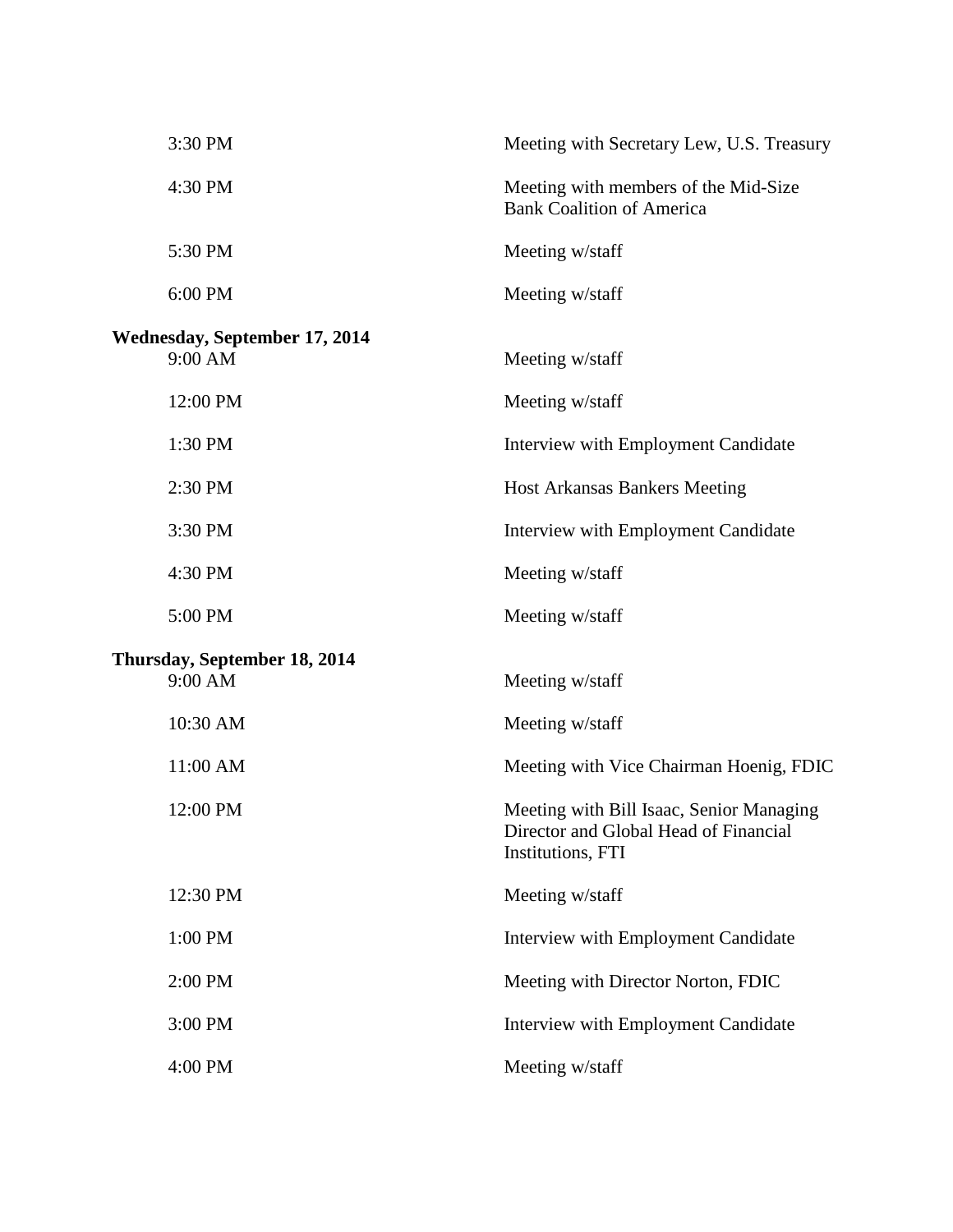| Friday, September 19, 2014<br>9:30 AM  | Meeting w/staff                                                           |
|----------------------------------------|---------------------------------------------------------------------------|
| 10:30 AM                               | Meeting w/staff                                                           |
| 12:00 PM                               | Lunch with Eugene Ludwig, Managing<br>Partner, Promontory Financial Group |
| 4:00 PM                                | Meeting w/staff                                                           |
| 4:30 PM                                | Meeting w/staff                                                           |
| 6:00 PM                                | Meeting w/staff                                                           |
| Monday, September 22, 2014<br>8:15 AM  | <b>Remarks: American Banker Regulatory</b><br>Symposium, Arlington, VA    |
| 9:30 AM                                | Meeting w/staff                                                           |
| 10:00 AM                               | Host: Pennsylvania Bankers Meeting                                        |
| 12:00 PM                               | Meeting w/staff                                                           |
| 2:00 PM                                | Meeting w/staff                                                           |
| 3:00 PM                                | Meeting w/staff                                                           |
| 3:30 PM                                | Meeting w/staff                                                           |
| 4:00 PM                                | Meeting w/staff                                                           |
| 4:30 PM                                | Meeting w/staff                                                           |
| 5:30 PM                                | Meeting w/staff                                                           |
| 6:00 PM                                | Meeting w/staff                                                           |
| Tuesday, September 23, 2014<br>7:30 AM | Breakfast with Sheila Bair, Senior Advisor,<br>The Pew Charitable Trusts  |
| 9:30 AM                                | Meeting w/staff                                                           |
| 10:30 AM                               | Meeting w/staff                                                           |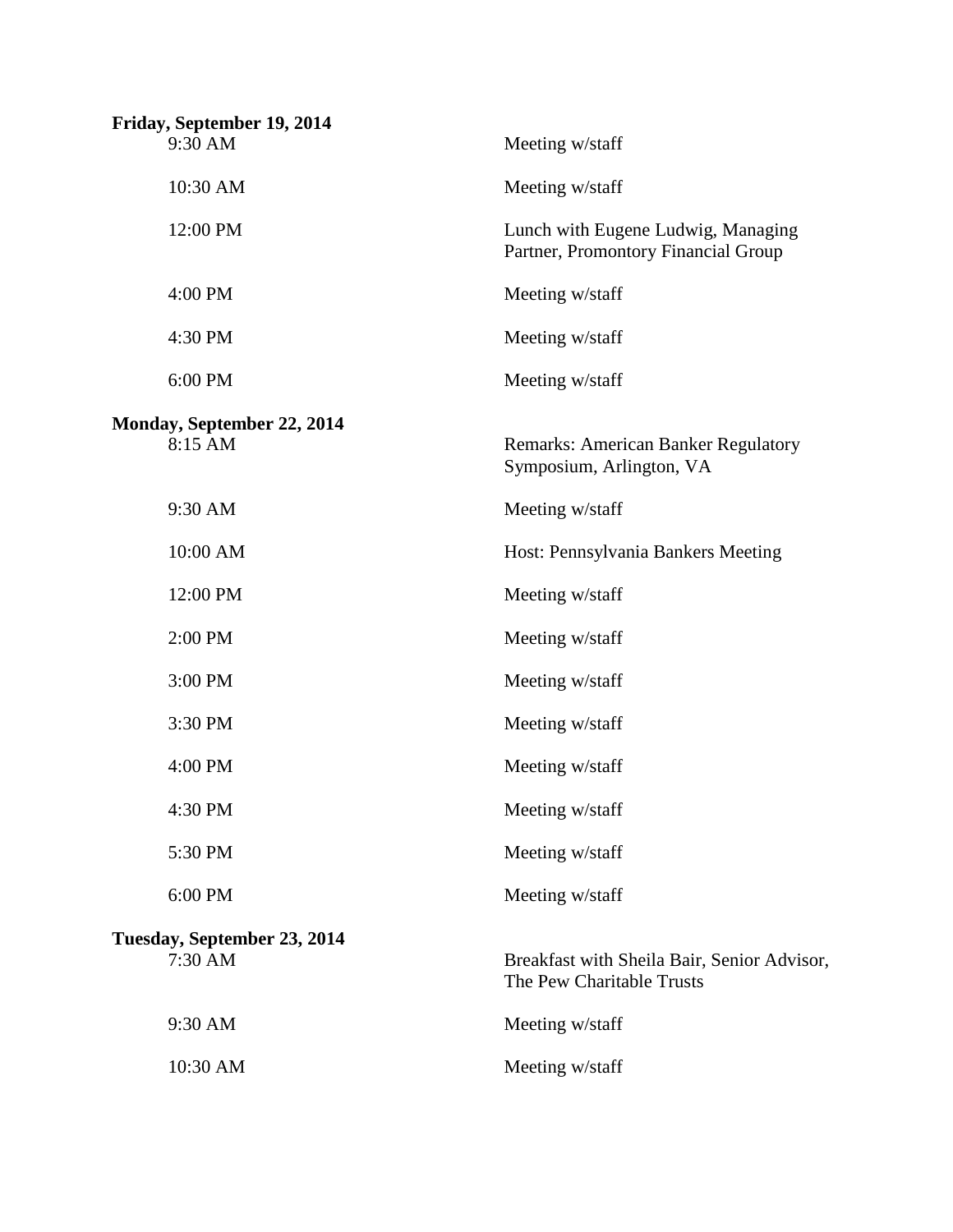| 11:30 AM                                        | Meeting w/staff                                            |
|-------------------------------------------------|------------------------------------------------------------|
| 12:00 PM                                        | Interview with Employment Candidate                        |
| 1:30 PM                                         | Meeting w/staff                                            |
| 2:00 PM                                         | Meeting w/staff                                            |
| 3:00 PM                                         | Interview with Employment Candidate                        |
| 4:00 PM                                         | Meeting w/staff                                            |
| 4:30 PM                                         | Meeting w/staff                                            |
| 5:30 PM                                         | Meeting w/staff                                            |
| <b>Wednesday, September 24, 2014</b><br>9:30 AM | Meeting w/staff                                            |
| 10:00 AM                                        | Meeting with Director Norton, FDIC                         |
| 11:00 AM                                        | Meeting w/staff                                            |
| 12:00 PM                                        | Meeting w/staff                                            |
| 12:30 PM                                        | Lunch with John Dugan, Partner,<br>Covington & Burling LLP |
| 2:00 PM                                         | Meeting w/staff                                            |
| 3:00 PM                                         | Meeting with Vice Chairman Hoenig, FDIC                    |
| 4:00 PM                                         | Interview with Employment Candidate                        |
| 5:00 PM                                         | Meeting w/staff                                            |
| Thursday, September 25, 2014                    | <b>Annual Leave</b>                                        |
| Friday, September 26, 2014                      | <b>Annual Leave</b>                                        |
| Monday, September 29, 2014<br>9:00 AM           | Meeting w/staff                                            |
| 9:30 AM                                         | Meeting w/staff                                            |